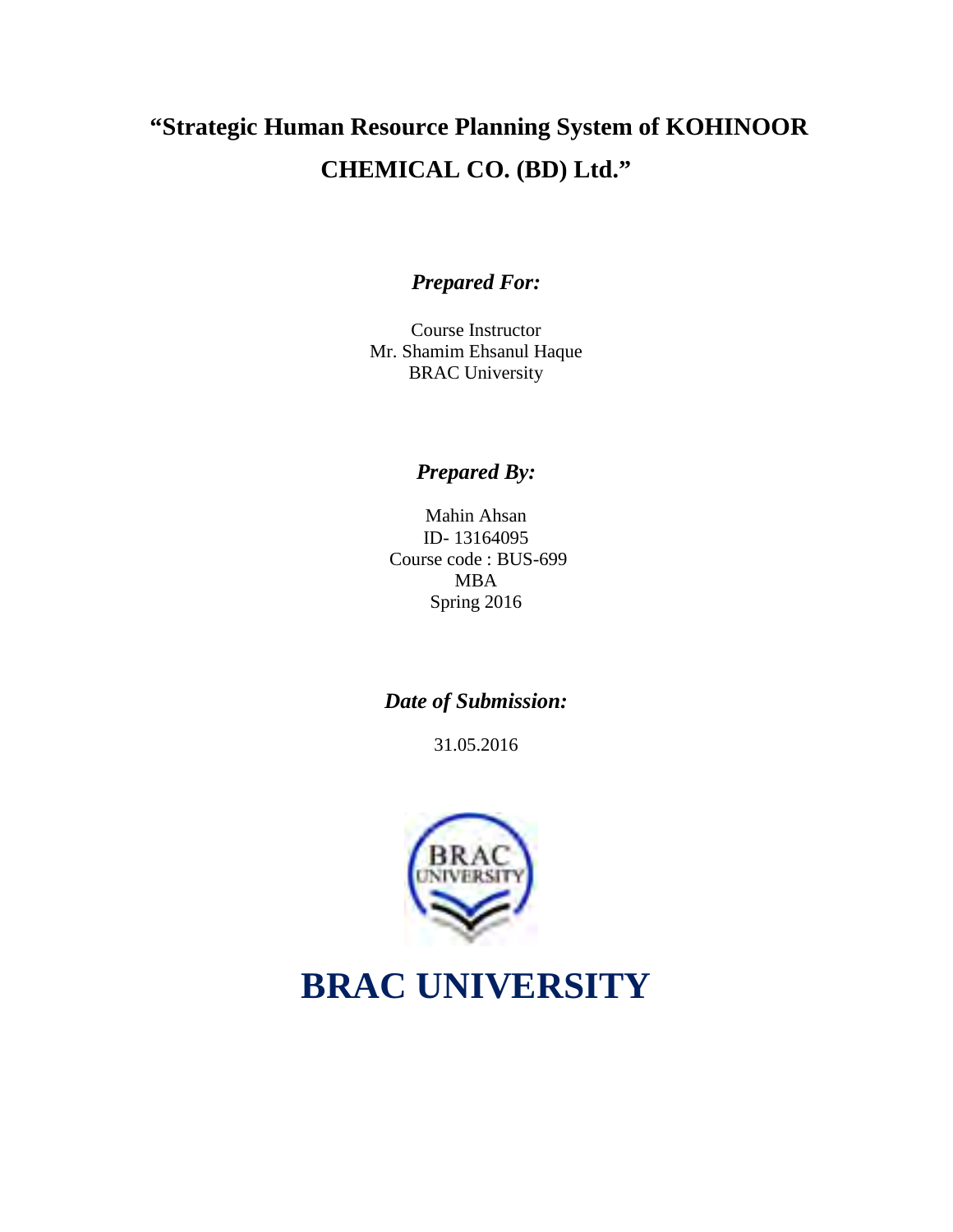## **Letter of Transmittal**

Date: 31.05.2016

To

Prof. Mr. Shamim Ehsanul Haque

Internship Instructor

BRAC University

Sub: Submission of Internship report

Dear Sir, I am herer by submitting my internship Report, Which is a part of the MBA Program curricullam. It is a great aacvhivement to work under your active supervision.

This report is based on "Strategic Human Resource Planning System of KOHINOOR CHEMICAL CO. (BD) Ltd." I have got the opportunity to work in kohinoor Chemical Co. (BD) Ltd. For twelve weeks, under the supervision of Squadron Leader Mr. Aslam Baig (Retd), Sr Vice President of Kohinoor Chemical Co. (BD) Ltd.

This project gasve me both academic and pratical exposures. First of all I learned about the organizational culture of a prominent chemical company of the country. Secondly, the projecct gave me the opportunity to develop a network with the corporate environment.

I shall be highly obliged if you are kind enough to receivr this report and provide your valuable judgement. It would be my immense pleasure if you find this repport useful and informtive to have an apparent perspective on the issue.

Sincerely Yours,

Mahin Ahsan Id-13164095 Program-MBA Major-HRM Course Code- Bus 699 BRAC University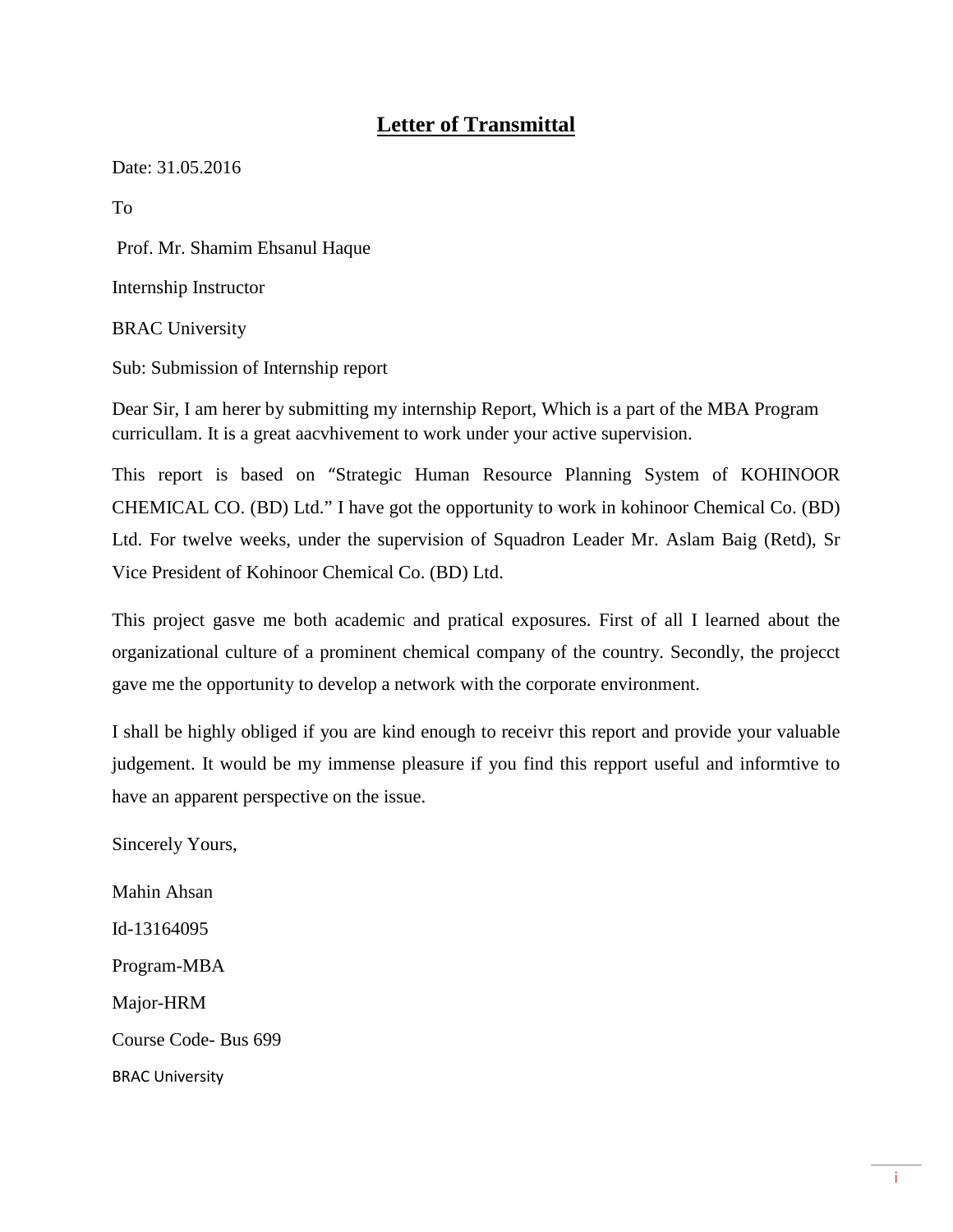## **Acknowledgement**

First of all, I wish to express my thanks to the almighty Allah for giving me the strenght to peerform my responsibilitties as an intern and complete the reporty within the sipulated time.

I am deeply indebted to my Honorable Faculty member and Supervisor Mr Shamim Ehsanul Hauqe of MBA BRAC University for whole hearted supervision during my organization attachment period. I would like to extend my gratitude to Squadron Leader MR. Aslam Baig (Retd), Sr. Vice President ( Organizational supervisor0 and my colleages who helped me by providing informative instructions. I am also grateful to all employees- Md. Tareq Ahmed ( Senior Executive Officer), Md Abdur Rahman ( jr. Executive Officer), for their valuable cooperation, guidance, direction and continious internship tenure. Without them this project would have been very difficult.

I must mention the wonder working environment and group commitement of this organization that has enabled me to deal with a lot of things. And finally I express my sincere gratitude to all those participated to prepare the repport. Most of them were busy employees of Kohinooe Chemical Co.(BD) Ltd.

Finally, I would like to Acknowledge my deepest gratitude to the honorable supervisor Mr. Shamim Ehsanul Hauqe again who has given me suggestion regarding the writing of the report and to go through the process, Which has become an excellent way of understanding the topic of my internship.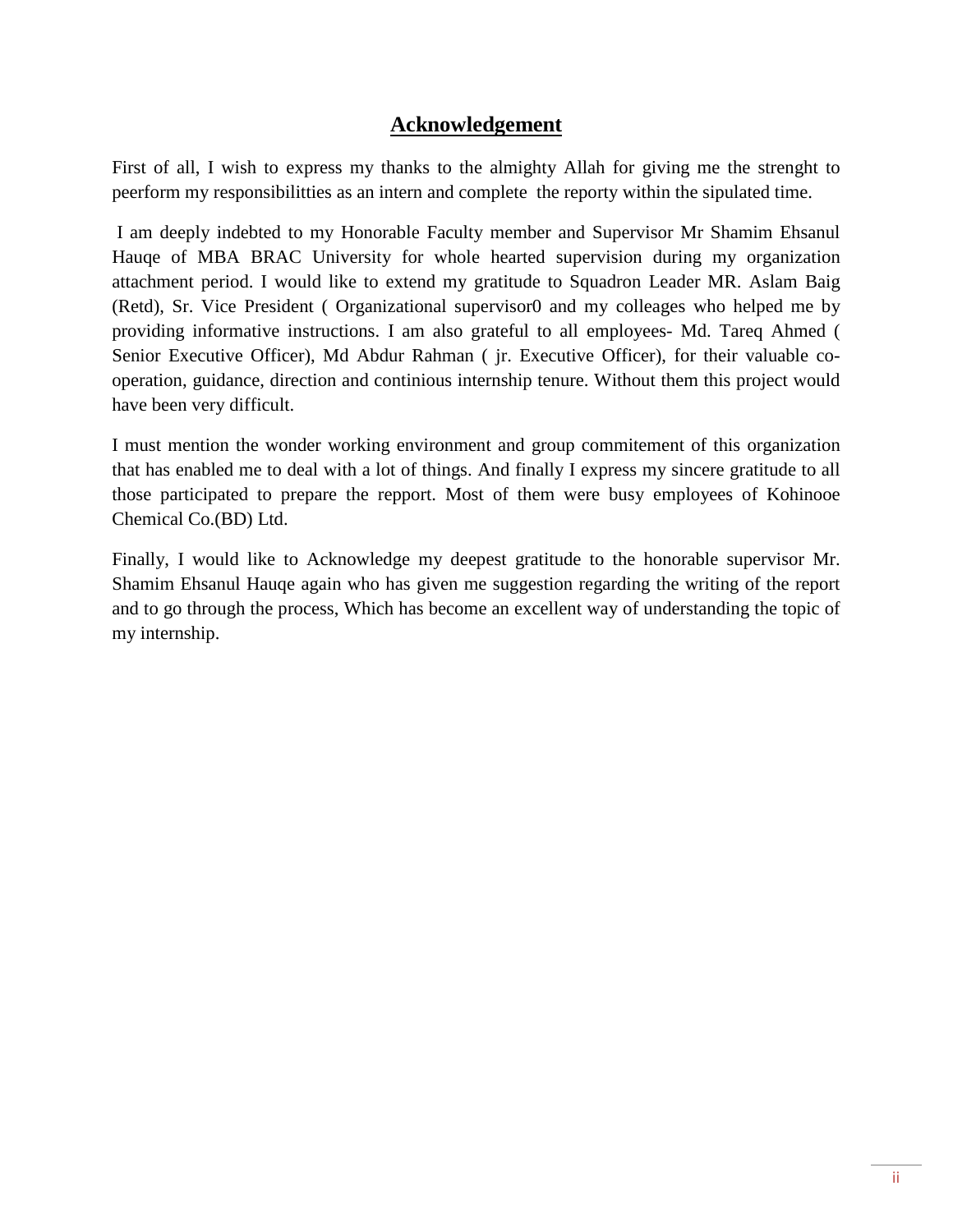## **Executive Summery**

Kohinoor Chemical Company Limited (KCCL) started its business in 1956 and was engaged in manufacturing high quality cosmetics, toiletries, soap and glycerin for decades. Kohinoor Chemical Company (Bangladesh) Ltd. (KCCL), a former state- owned enterprise under Bangladesh Chemical Corporation (BCIC), was acquired by the present entrepreneurs on August 03, 1993 as the unit was privatized by the government of the People's Republic of Bangladesh. Strategic Human Resource Planning is the first step of HRM Strategy. All other functional activities are derived from and flow out of the HRP process. Kohinoor Chemical Co (BD) Ltd. Follows Strategic human resource planning very strictly. In the past times there were nothing call Human resource Management. It was all about Administration. But as time passed, there were growing need for Human Resource Management to maximize the resource utilization. With that in mind, present management recognized the administration department and renamed it as "HRM and administration department". Now the company follows almost every steps of the SHRP but still little bit lacks behind. As this company is from BCIC period it needs to change constantly. KCCL is very much proactive in anticipating the changing environment. But it is overstaffed. If they take necessary steps then they can overcome this problem and can maintain a standard workforce structure. They do their workforce planning in two ways: A0 need Basis on their need of workers. B) Growth basis: If they think to increase one more region then they recruit people for the section. The people of the organization are very positive in adopting the changes. They should maintain the policy and after getting the feedback they should take necessary steps according to those.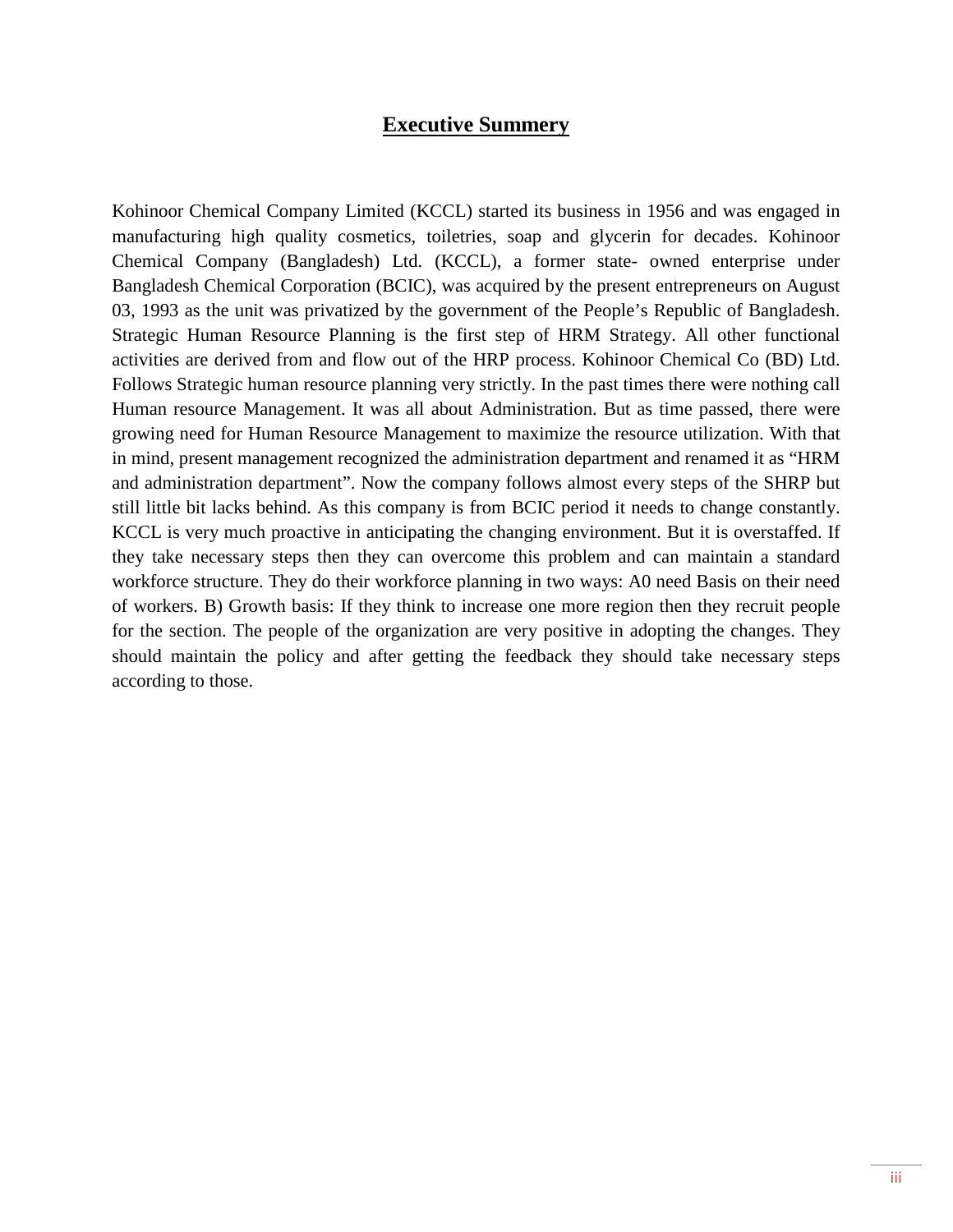## **Table of Content**

## **Chapter One: Introduction**

| 1.1 Origin of the study       | O.             |
|-------------------------------|----------------|
| 1.2 Rational of the Study     | O              |
| 1.3 Statement of the problems | O.             |
| 1.4 Scope of the study        | O.             |
| 1.5 objectives of the study   | 02             |
| 1.6 Methodology of the study  | 02             |
| 1.1 Limitation                | O <sup>2</sup> |

## **Chapter Two: Profile of Organization**

| 2.1 Establishment and History | 03    |
|-------------------------------|-------|
| 2.2 Beginning of the journey  | 04    |
| 2.3 Vision                    | 04    |
| 2.4 Mission                   | 05    |
| 2.5 Goal                      | 05    |
| 2.6 Culture                   | 05    |
| 2.7 Structure of KCCL         | 06    |
| 2.8 KCCL Products             | 07,08 |

## **Chapter 3: Literature Review**

| 3.1 Review Of Related Literature                                  |          |
|-------------------------------------------------------------------|----------|
| 3.1.1 Objectives of Strategic HRP                                 | 10       |
| 3.1.2 Strategic Human Resource Planning Model                     | 10,11,12 |
| 3.1.3 Strategic HR Add value to the Planning for the organization | 13,14    |
| 3.1.4 Types Of Human Resource Planning                            | 14,15    |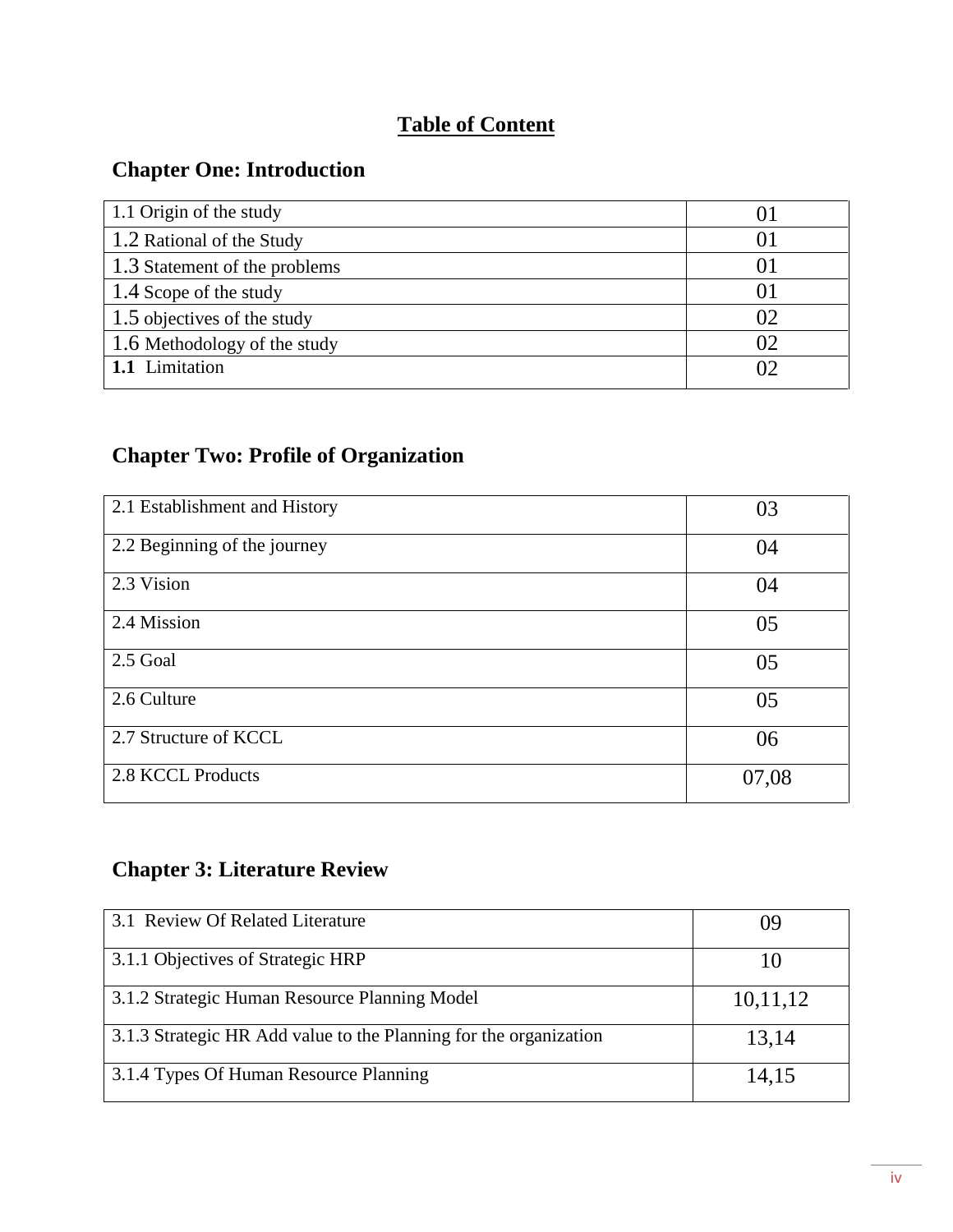## **Chapter- 4: Analysis & Interpretation of data**

| 4.1 Proactive Strategic Human Resource Planning | 16 |
|-------------------------------------------------|----|
| 4.2 Overstaffed or Understaffed                 | 17 |
| 4.3 Workforce planning                          | 18 |
| 4.4 Succession Planning                         | 19 |
| 4.5 Outsourcing                                 | 20 |
| 4.6 Employee best fit in a position             | 21 |
| 4.7 Who do the organization selects             | 22 |
| 4.8 Investment                                  | 23 |
| 4.9 HRIS System                                 | 24 |

## **Chapter 5 : Findings Of The Study**

| $\rightarrow$<br>$\mathbf{r}$<br>$-22$<br>$\mu$ dingv<br>-<br>~ | $\sim$<br>$\sim, \sim$ 1<br><u>_</u><br>$\sim$ |  |
|-----------------------------------------------------------------|------------------------------------------------|--|
|                                                                 |                                                |  |

| Recommendation                                         | 28    |
|--------------------------------------------------------|-------|
| Conclusion                                             | 29    |
| References:                                            | 29    |
| Questioner Regarding Strategic Human Resource Planning | 30,31 |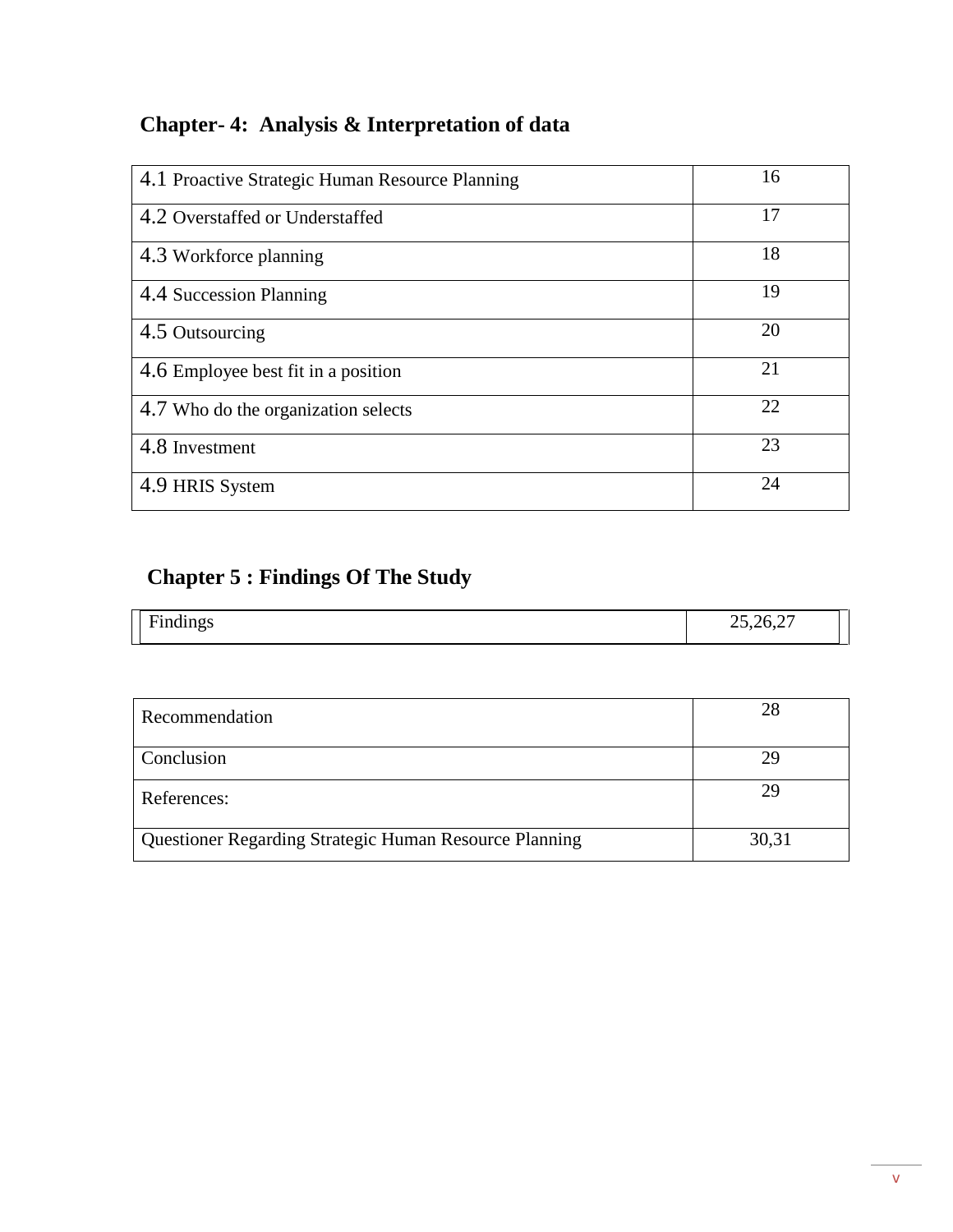## **Chapter 1: Introduction**

#### **1.1 Origin of the study:**

Human Resource department is the emerging sector in the new era of corporate world. Previously HRM was ignored by big organizations. Today the situation has changed, most of the organizations are emphasizing on HRM practice. The main reason is, the organization runs by the people or human recourses not by the machine. So, it is important to maintain these human recourses in order to gain long term success in Business. Kohinoor Chemical Co. (BD) Ltd. Also gives emphases on HRM practice. In my Internship report, My main target is to identify the area of overall HR strategic planning of Kohinoor Chemical Co.(BD) Ltd.

#### **1.2 Rational of the Study:**

In the past time there was nothing call Human Resource Management. It was all about administration. But as time passed, there were growing need for human resource management to maximize the resource utilization. With that in mind, present management recognized the administration department and renamed it as "HRM and administration department". In recent past, this department is recognized as the strategic partner of the business and corporate strategy making strategic Human resource Planning.

#### **1.3 Statement of the problems:**

The study will provide an idea about the process of strategic human resource planning in KCCL. It is also going to evaluate the effectiveness of strategic human resource planning in KCCL.

#### **1.4 Scope of the study:**

This study will relate to the HR Department of Kohinoor Chemical Co.(BD) Ltd. where Strategic Human Resource Planning is a very important area to work with. The Study will be conducted based on Kohinoor Chemical Co. (BD) Ltd. in evaluating different aspects and criteria are related to companies' Strategic Planning process. This report will give a detailed idea about how strategic planning is done to support the business and corporate strategy

#### **1.5 objectives of the study:**

#### Broad Objectives:

To Evaluate the effectiveness of Strategic Human Resource Planning System in Kohinoor Chemical Co. (BD) Ltd. and make recommendations if any.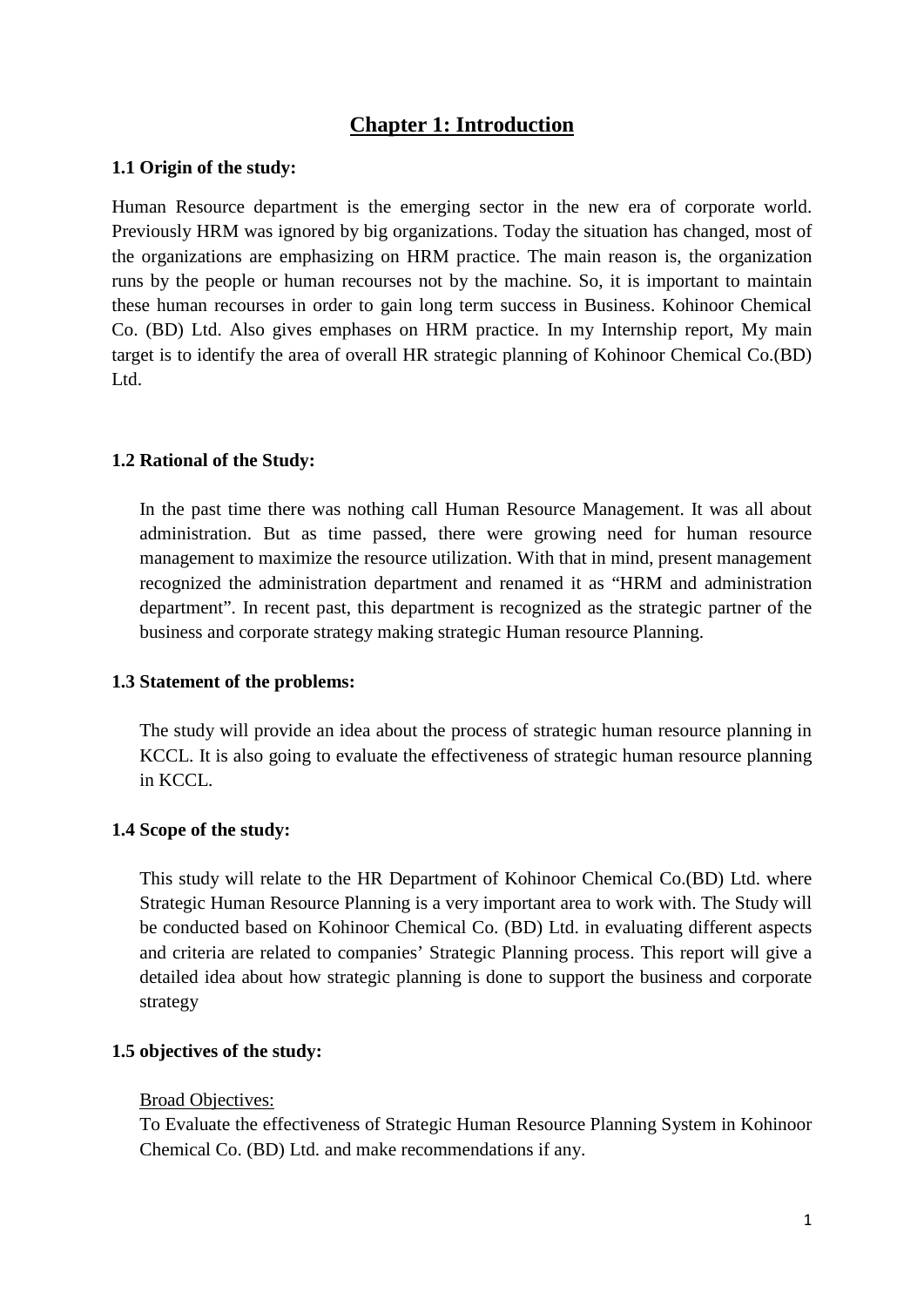Specific Objectives:

- 1. To understand the current strategic planning process
- 2. To find out the benefit of Strategic Human Resource Planning.
- 3. To identify key areas of strategic Human Resource Planning.
- 4. To identify the people involved in strategic Human Resource Planning.
- 5. To find out how do they implement their planning in real work field?
- 6. To evaluate the effectiveness of Strategic HR Planning.

## **1.6 Methodology of the study:**

Major part of data collected through the secondary source. It was difficult to collect the data through source due to the time scarcity of importance personnel. The secondary and primary sources are-

Primary sources-

- 1. Observation during the internship.
- 2. Staff of the company.
- 3. Discussion with the HR SVP of Kohinoor Chemical Co. (BD) Ltd.

## Secondary sources:

- 1. Company profile and annual report.
- 2. Website of Kohinoor Chemical Co. (BD) Ltd.
- 3. Text books
- 4. Internet, Newspaper, Magazines.

## **1.7 Limitation**

- 1. The main constraint of the study would be get schedule of the important personnel due to their work load.
- 2. Time is major limitation that would mostly with stands a comprehensive study on the topic selected.
- 3. Confidentiality of the strategic information.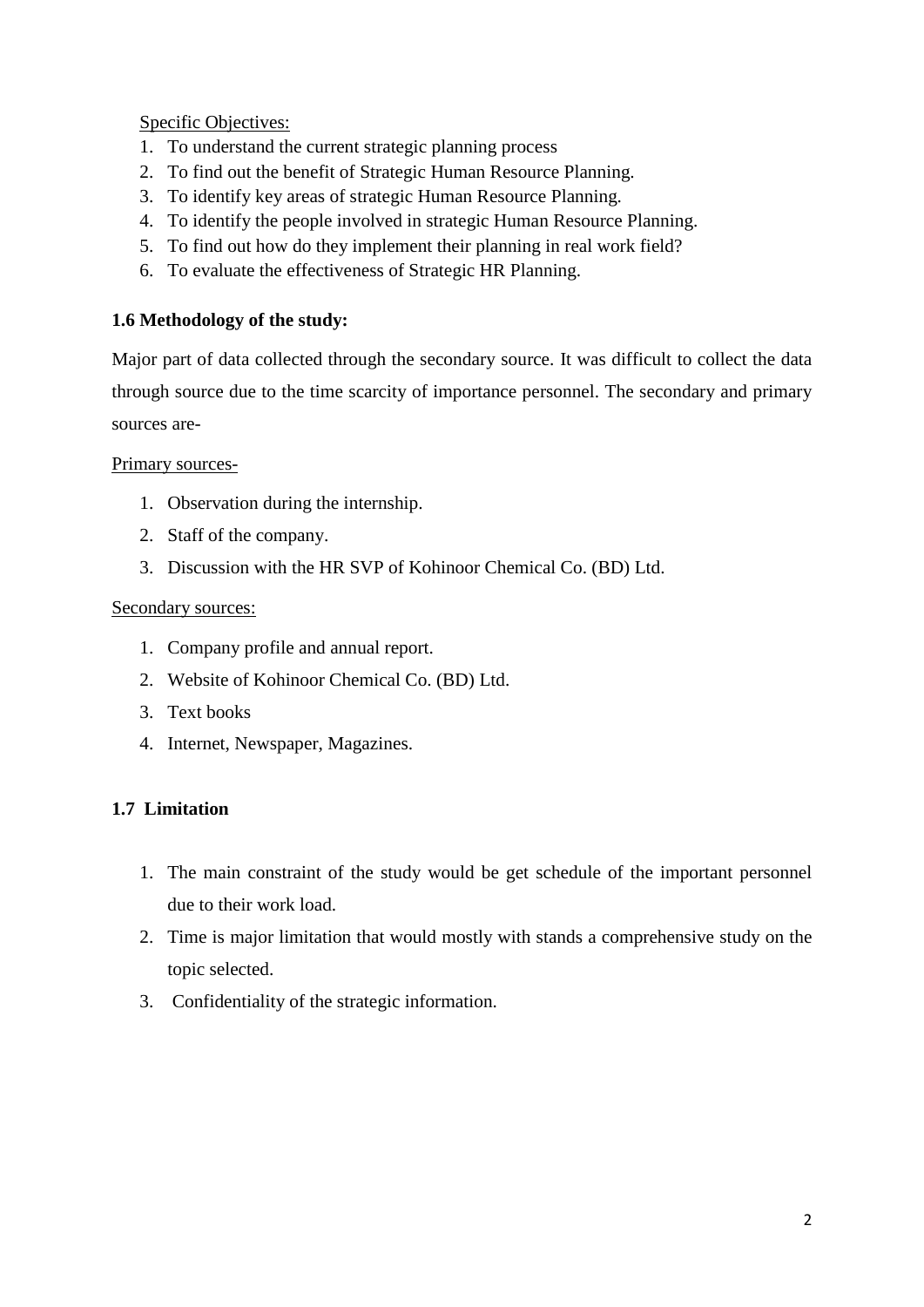## **Chapter 2: Profile of Organization**

## **Kohinoor Chemicals Co. (BD) Ltd**



#### **2.1 Establishment and History**

Kohinoor Chemical Company Limited (KCCL) started its business in 1956 and was engaged in manufacturing high quality cosmetics, toiletries, soap and glycerin for decades.

After the independence of Bangladesh, KCCL became a fully government owned company under the direct control of Bangladesh Chemical Industries Corporation (BCIC) up to may 05, 1988. It was transformed into a public Limited Company under Companies Act 1913 and was named as Kohinoor Chemical Company (Bangladesh) Limited from May 05, 1988. The Government of the peoples' Republic of Bangladesh has vested the company's 51% share of Bangladesh Chemical Industries Corporation. Out of 49% balance share 34% share were sold to the public and rest 15% shares were reserved for sale among the officers, staff and workers. The shares of the company are the publicly traded in Dhaka and Chittagong Stock Exchange Ltd.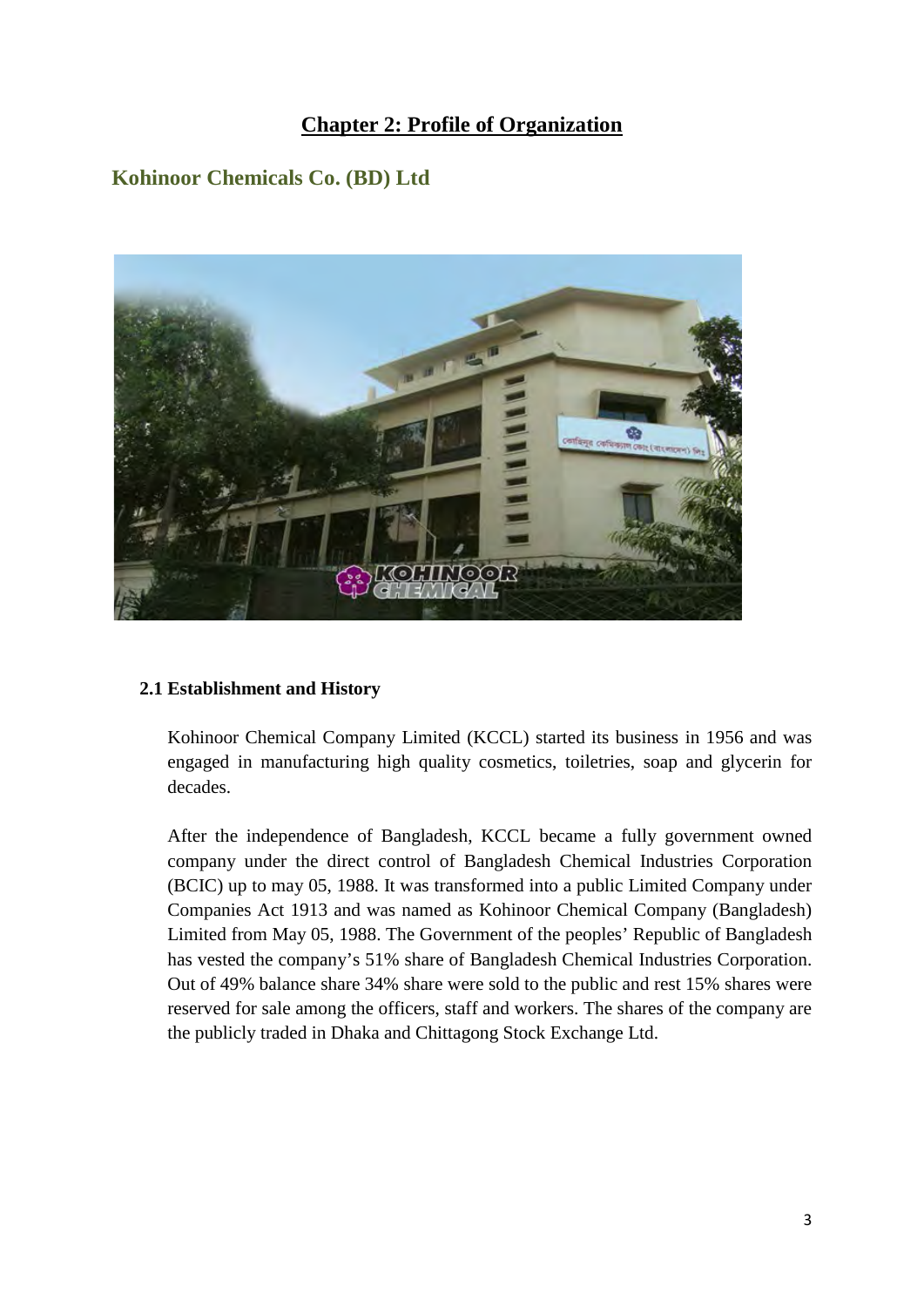#### **2.2 Beginning of the journey :**

As the pioneering soap, cosmetics and toiletries manufacturing industry of Bangladesh, Kohinoor Chemical Company (Bangladesh) Ltd. has all along ensured to introduce standard, exciting and value-added innovations in beauty care products. As a result, Tibet products Of KCCL have assumed substantial market shares and all of its products have already achieved the leading position.

Kohinoor Chemical Company (Bangladesh) Ltd. (KCCL), a former state-owned enterprise under Bangladesh Chemical Corporation (BCIC), was acquired by the present entrepreneurs on august 03, 1993 as the unit was privatized by the government of the people's republic of Bangladesh.

Most of its products carry the widely brand name of Tibet while some other products carry individual brand identity (e.g. Super Lemon Dew, Sandalina, Genstar, Dee-5, Honey Dew etc). Tibet products have been the market leaders for the years among the common mass of the country. Immediately after taking over the unit, the present entrepreneurs tried to turn to higher quality through acquisition of newer and state-ofthe-art technology along with skilled and professional manpower. As such new quality elements were added to traditional items and a sophisticated, fresh and newgeneration bath soap (Tibet Beauty care soap) rolled out of the newly installed plant.

Soon after taking over the once losing state- owned enterprise the present entrepreneurs group turned the industry into a profiting and futuristic one ensuring more and more value added beauty and personal care products.

The new management oh KCCL is contemplating an arduous BMRE, Program with the technical collaboration of a reputed industrial conglomerate of Europe, in order to make it as a repositioned cosmetics and toiletries manufacturing industry of Bangladesh with the most advanced technology.

## **2.3 Vision:**

We envision for a happier, healthier and cleaner life and make the natural attributes of life sustainable through innovation, dedication and ethics. This keeps inspiring us to create a better future by adding value to all we do for the people to look better, feel better and live better. We persistently care for our valued consumers and stakeholders and continuously strive to prove our products' superiority, with an aim to obtain perpetual brand loyalty.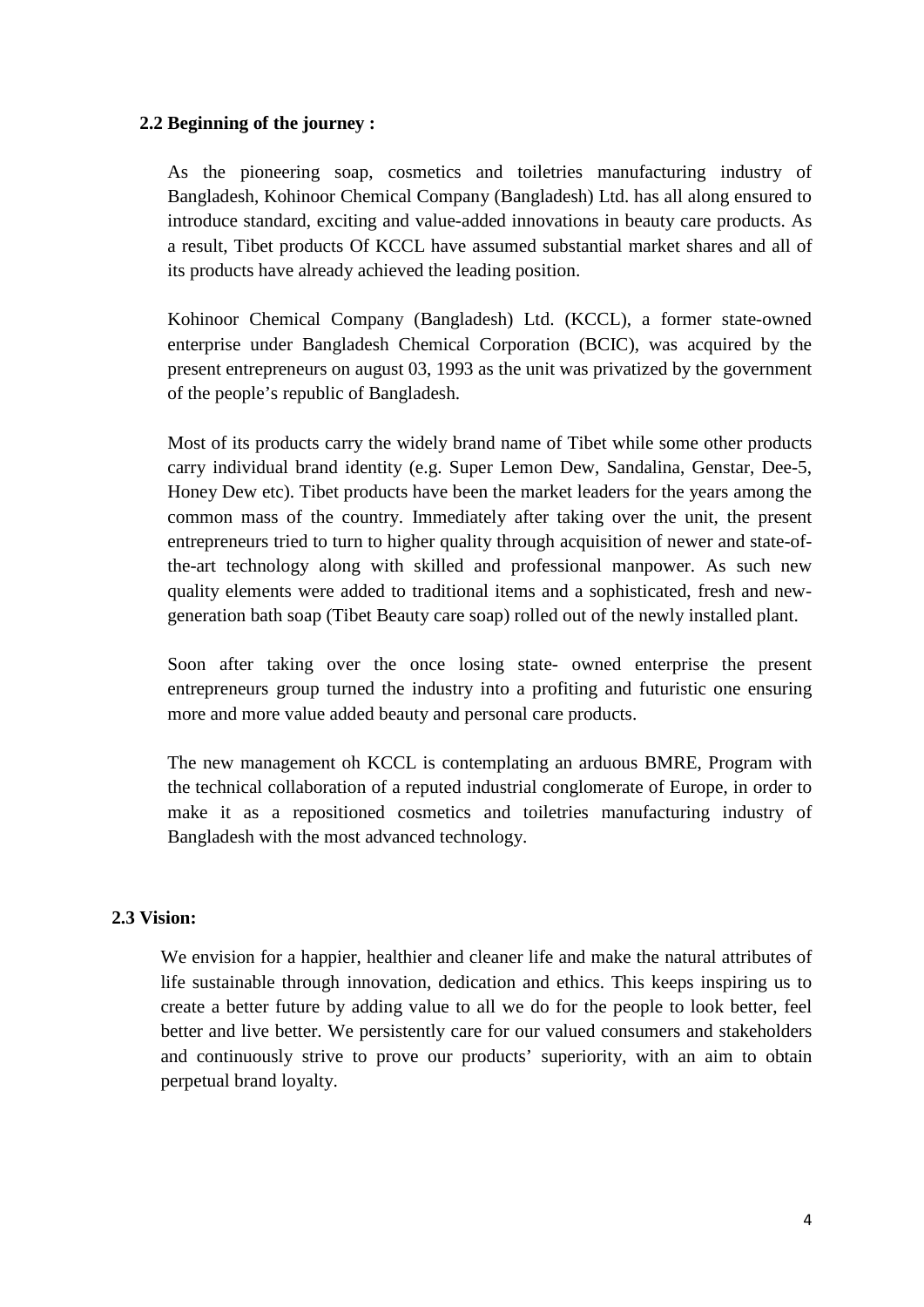## **2.4 Mission**:

 Our aim is to improve the lives of our people through the highest possible quality protocol. We attach paramount value to our consumers in particular and the society in general. We keep introducing newer technologies, and carrying on the most value driven incentives and benefit packages for all the retail chains. We are also charting a pricing policy that manifest a unique blend of quality and affordability. Our comprehensive strategy framework concerning the supply chain across the entire country enables us to be naturally conferred with the prestige and privilege of leadership. We foresee our beloved company to be the best place to work for the people who keep their unflinching trust in us.

## **2.5 Goal:**

 Their goal is to achieve success and to keep success on going KCCL has devoted itself to update its HRD resources and maintaining standard batch by batch, even price by price.

## **2.6 Culture:**

 KCCL build up an interesting and friendly working environment where all the employees play individual rules to achieve a particular goal for the organization. From the very beginning of KCCL, we know that the organization needs to adapt to a culture consistent with their operation. The top management of KCCL puts a lot of emphasis on this. Along with the operation of the organization they also concentrate on the practiced and shared norms, values & customs of KCCL, which eventually has given the birth of "KCCL: culture", a culture incorporated with the revolutionary operation of the organization.

Time, the keynote for discipline is largely emphasized at KCCL. In today's ever changing environment any organization needs to be balanced rather than extremist in their practiced norms. In case of KCCL, the culture of the organization has succeeded to find the balance with the odd mixture of discipline & flexibility in their culture, which only disposition them to be aware of their surroundings.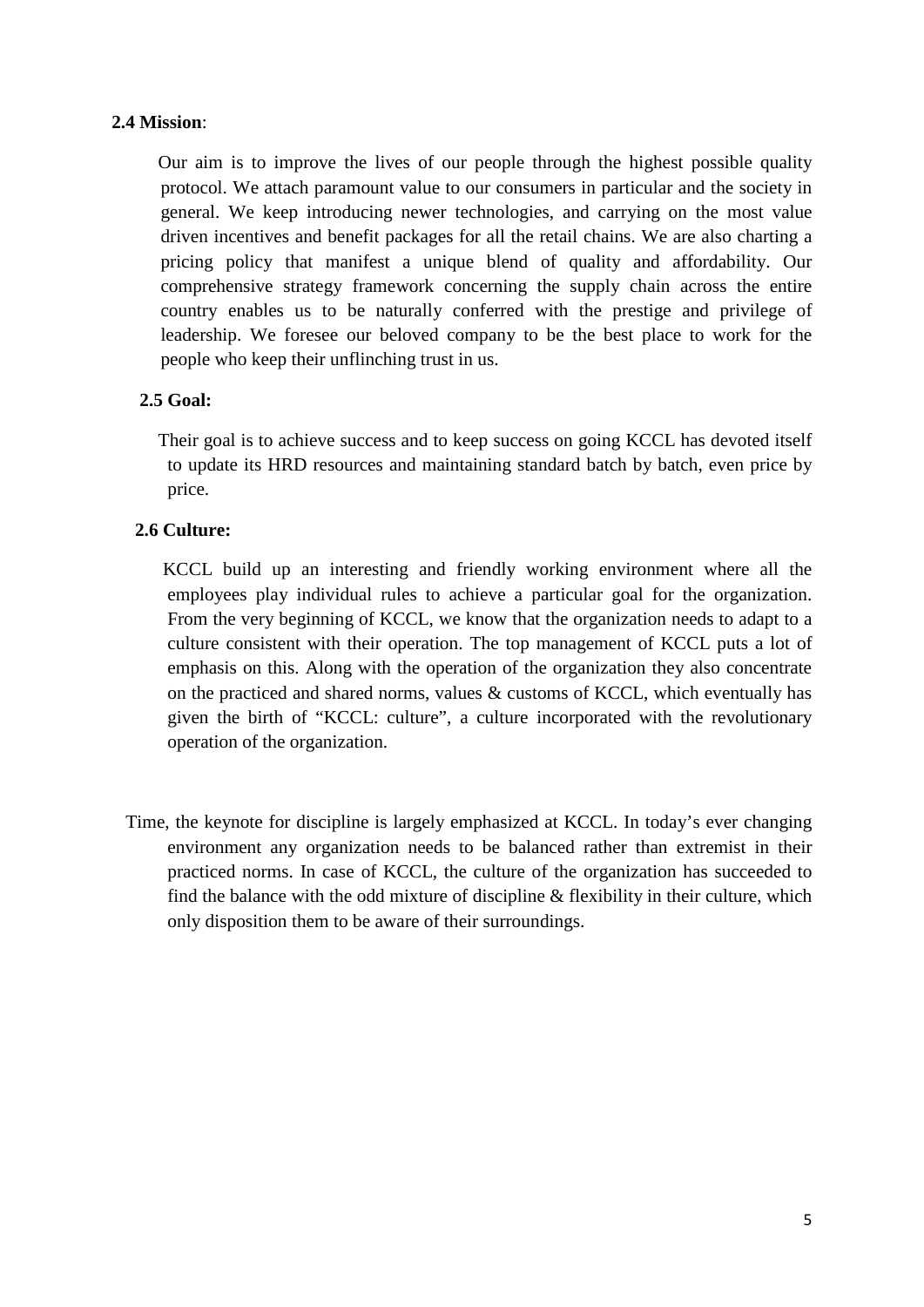## **2.7 Structure of KCCL :**

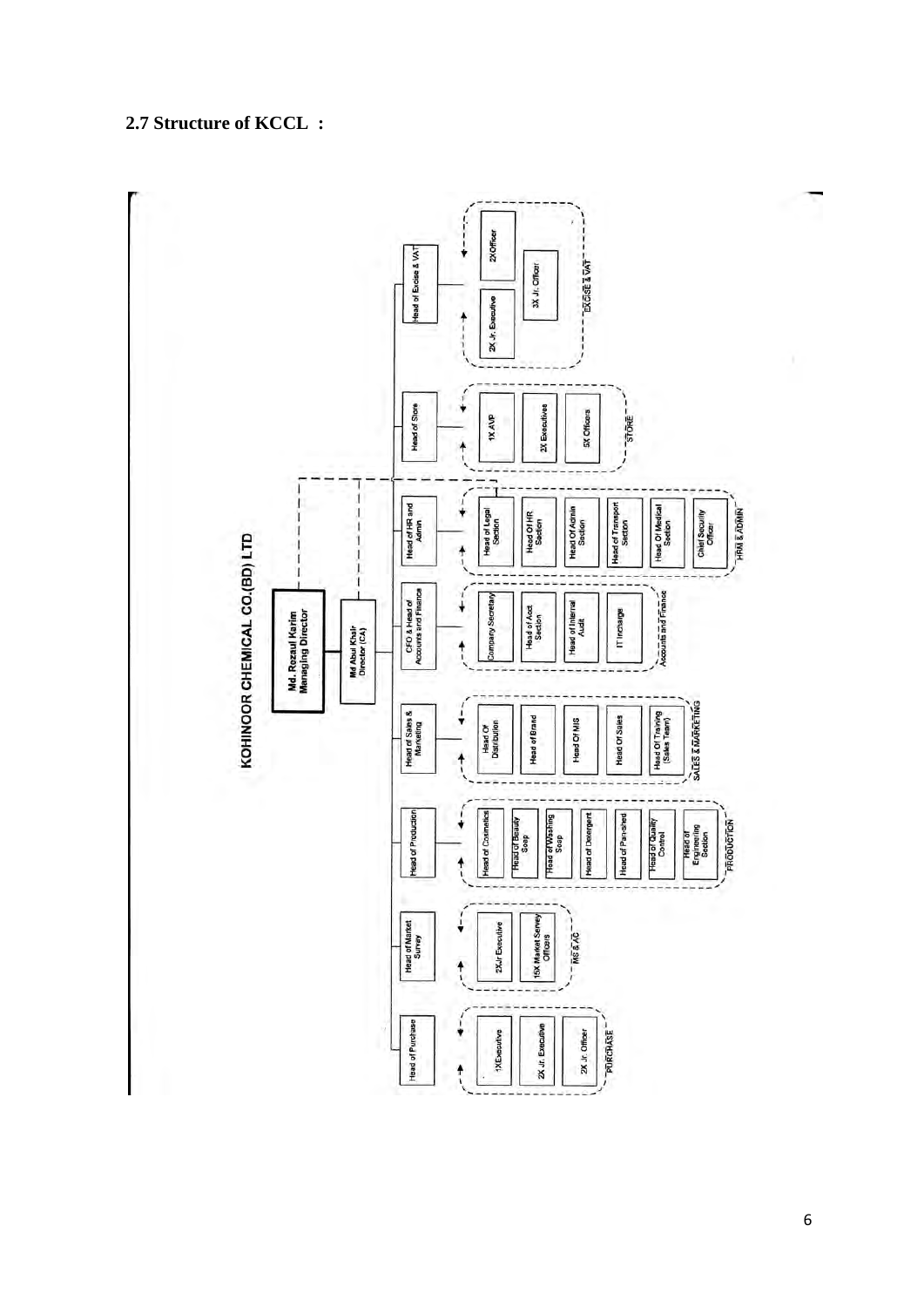## **2.8 KCCL Products:**

KCCL's products can be classified into four broad categories.

- Cosmetics
- Toiletries
- Soap
- Detergent

## **Cosmetics & Toiletries**

- Tibet Pomade
- Tibet Perfumed Petroleum Jelly
- Fair & Care
- Tibet glycerin
- Tibet Snow

## **Body Powder**

- Tibet Luxury Talcum Powder
- Tibet Talcum Powder
- Tibet Prickly Heat Powder
- Tibet Baby Powder

## **Dental Care**

• Tibet Tooth Powder

## **Baby Lotion**

- Tibet Baby Lotion
- Shaving Cream
- Tibet Lather Shaving Cream B-22
- Ice Cool Shaving Cream





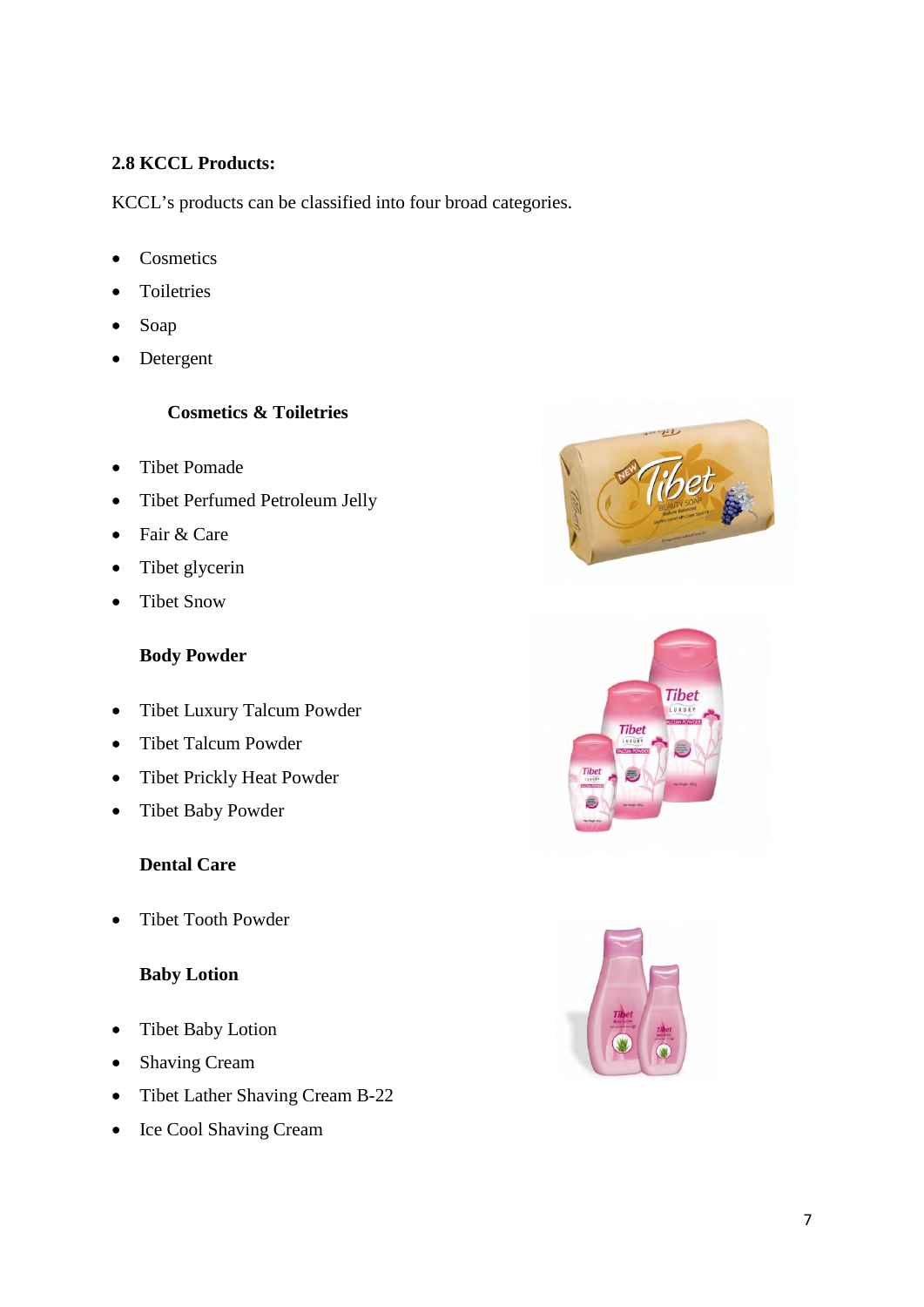## **Hair Oil**

- Tibet Pure Coconut Oil
- Tibet Medicated Hair Oil
- Tibet Pumpkin Hair Oil

## **Lip gel**

- Tibet Lip gel
- Fruity Chap Stick
- Chandan Attar
- Tibet Chandan Attar

#### **Soap**

- Tibet Beauty Care Soap (Pink)
- Tibet Beauty Care Soap (White)
- Tibet Beauty Care Soap (Green)
- Tibet Beauty Care Soap (Jasmine)
- Ice Cool Soap
- Sandalina Sandal Soap
- Bactrol Family Health Soap

### **Detergent**

- Tibet 570 Laundry Soap (Red)
- Tibet Ball Soap
- Tibet Laundry Soap (Green)
- Tibet Laundry Soap (Blue)
- Tibet Detergent Powder
- Xpet Dish Wash Powder



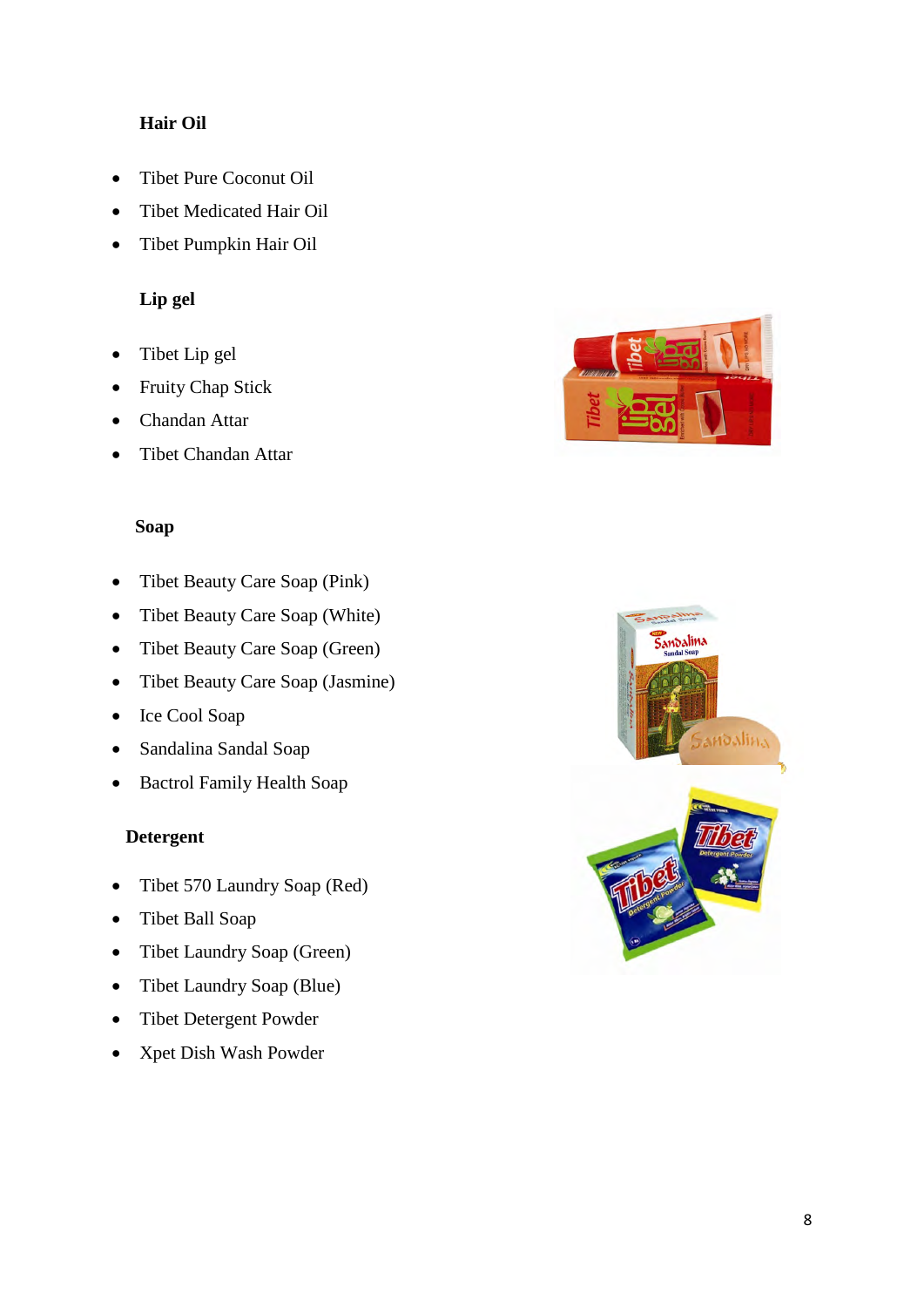## **Chapter 3: Literature Review**

#### **3.1 Review Of Related Literature:**

A comprehensive Human Resource Strategy plays a vital role in the achievement of organizations overall strategic objectives and visible illustrates that the human resources function fully understands and supports the direction in which the organization is moving. An HR strategy will also support other specific strategic objectives undertaken by the marketing, financial, operational, and technology department.

#### **3.1.1 Objectives of Strategic HRP:**

In essence, the HR strategy aims to capture "the People element" of what an organization is hoping to achieve in the medium to long term, ensuring that,

- It has the right people in right place.
- It has the right mix of skills.
- Employees display the right attitude and behavior
- Employees are developed in the right way.
- The ongoing process of systematic planning to achieve optimum uses of an organizations most valuable assets- its human resources. The objective of Human Resource Planning is to ensure the best fit between employees and jobs, while avoiding the manpower shortage and surpluses. The three key elements of HR planning process are forecasting labor demand, analyzing present labor supply, and balancing projected labor demand and supply.

Aging worker population in most western countries and growing demands for qualified workers in developing economics have underscored the importance of effective Human Resource Planning. Human Resource Planning is a process that identifies current and future Human resources needs for n organization to achieve its goals. Human Resource planning should serve as a link between Human Resource management and overall strategic plan of an organization.

#### **Well done is better than well said.**

#### **-Benjamin Franklin**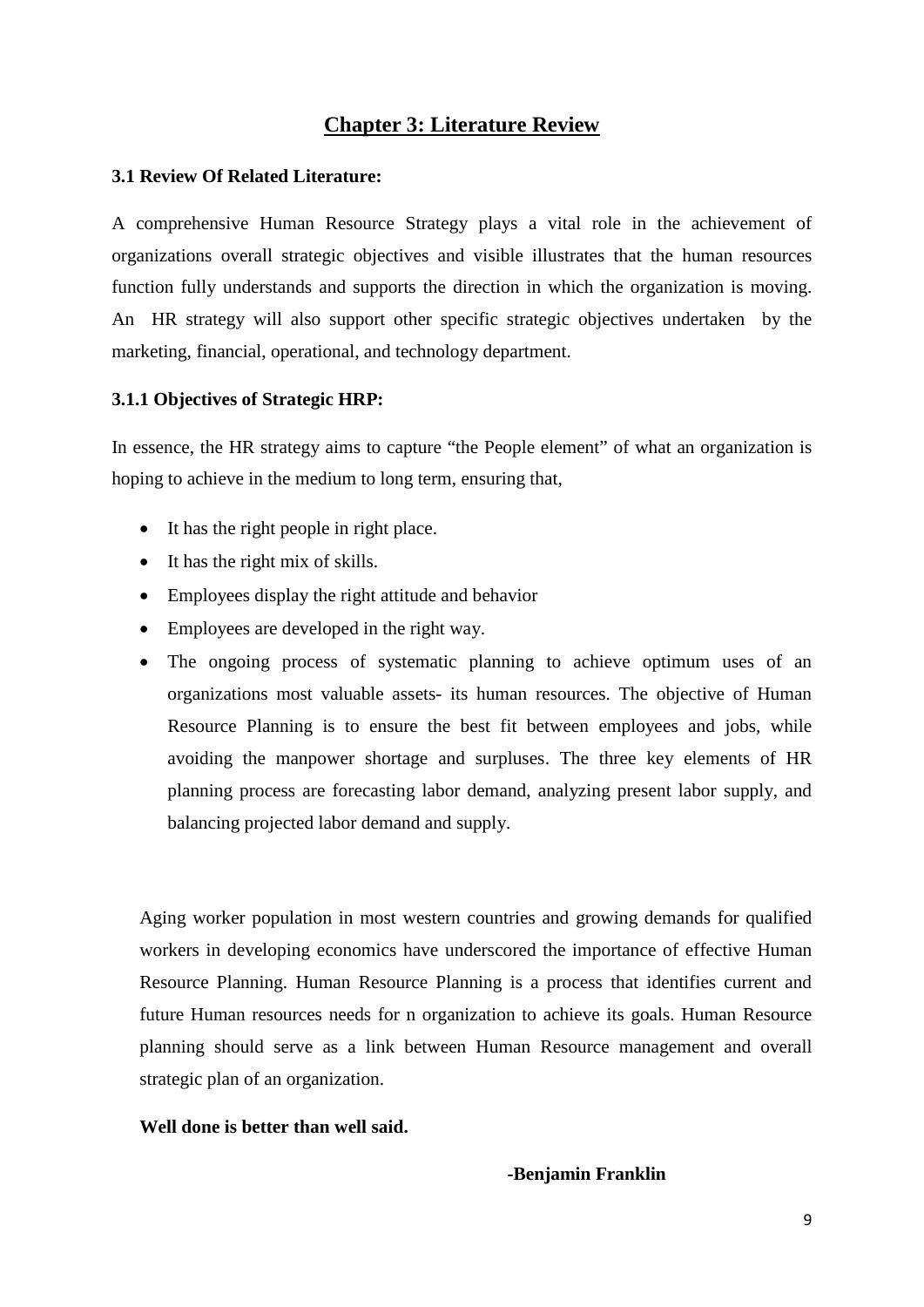Strategic Planning allows an organization to put down on paper where they are, where they want to go, and how they plan to get there. But the best planning in the world does nothing for an organization if they do not act on those plans. So performing activities that supports organizations mission accomplishment and measuring how well those activities contribute to achieving organizations strategic goals is also very important.

*Haines and Banidt* introduce 5 major challenges that affect HR professionals from fully developiung the "people edge" notion, and may be the reasons many companies have difficulty attaining their goals and keeping their employees satisfied. The challenges introduced are; (1) aligning HR practices to the company's business strategies, (2)Business partnership between line managers and staff to address the people related business needs of the organization, (3) Facilitating Organizational Change, and learning throughout the organization, (4) Understanding and utilizing state-of-the-art technology to increase the efficiency and effectiveness of the organization, and (5) Strategizing and understanding the diverse environment in which they work, and positioning their organization for the future.

Stephen Haines is the president and founder of the Haines Centre of the strategic Management with locations in the United States, Canada, Australia, and 15 offices worldwide. Haines is an internationally recognized leader in Strategic Management and has over 30 years of international and executive experience in the private and public sectors.

Allan Bandth is a director of bandth Gatter and Associates, a Human Resource Consultancy Service in west Australia and the regional managing partner of the Haines Centre for all of Australia and New Zealand. Bandth previously served as President of the Australia Human Resource Insdtitute.

#### **3.1.2 Strategic Human Resource Planning Model:**

Strategic Human Resource model identifies six specific steps in developing an HR Strategy. Those are:

- Setting the Strategic direction.
- Designing the Human Resource Management System.
- Planning the total workforce.
- Generating the required Human Resources.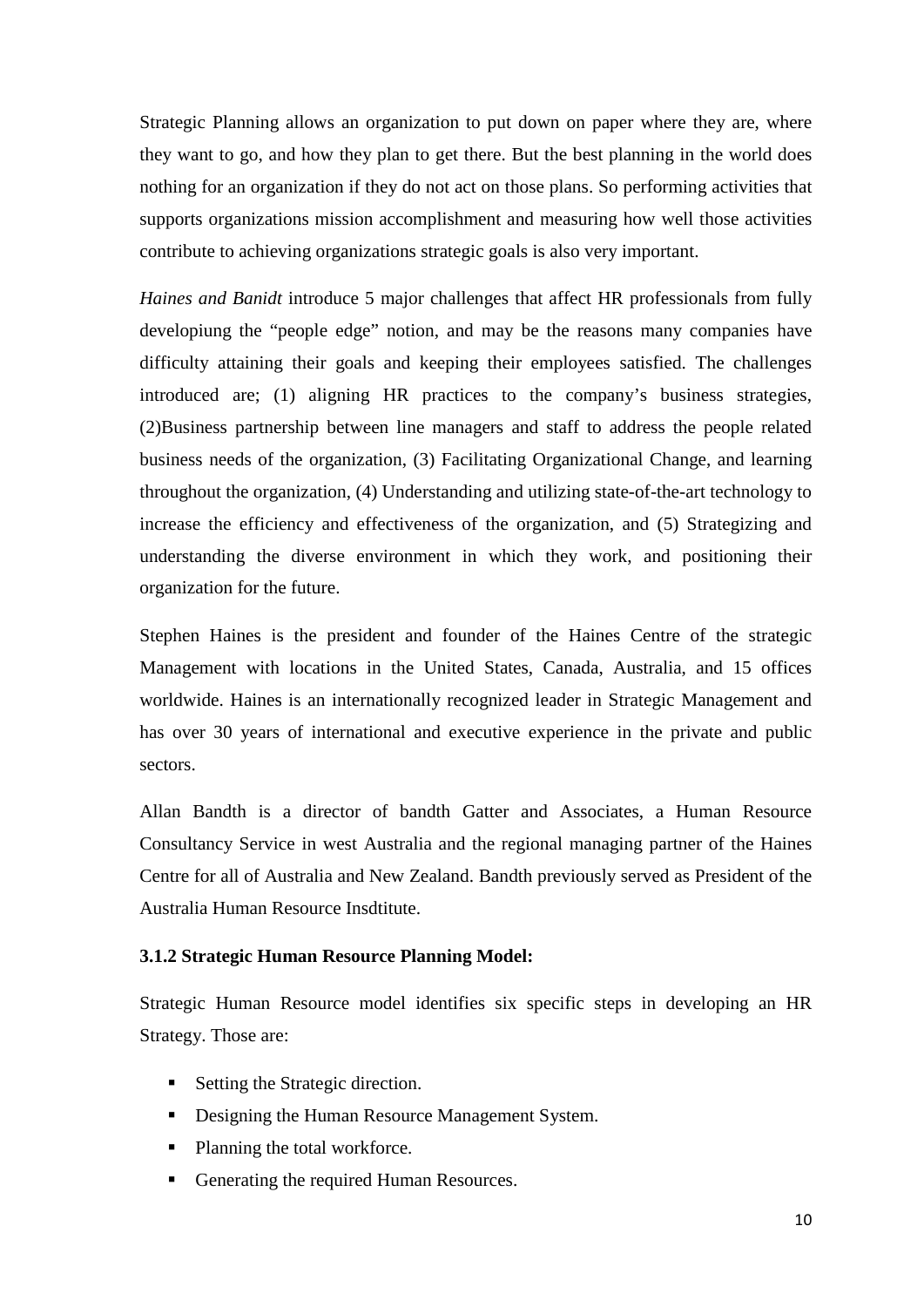- Investing human Resource Development and performance.
- Assessing and sustaining organizational competence and performance.





## Investing in Human Resource Development & Performance

Developing & reinforcing competence and performance in individual groups and teams in the organisation's total workforce

Source: A strategic Human Resource Management System for the  $21<sup>st</sup>$  Century. Naval Personnel Task Force, September 2000.

The six broad interconnected components of this system consists of three planning steps and three execution steps.

The top three components represents the need for planning. Organization must determine their strategic direction and the outcomes they seek. This is usually accomplished with some form of strategic planning. Classic strategic planning is a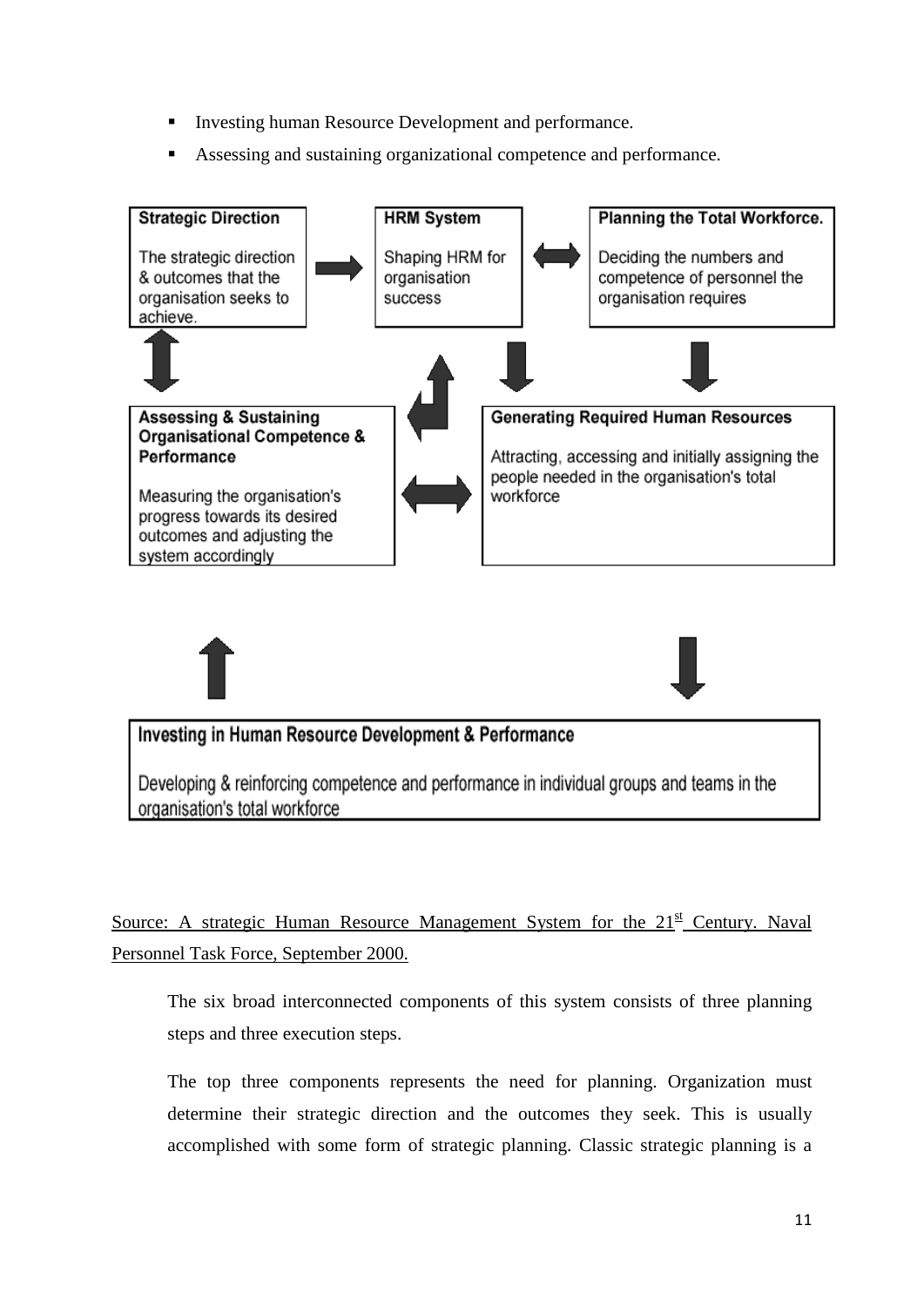formal , top down, staff driven process. When down well, it is workable at a time when external change occurs at a more measured pace.

However, as the pace and the magnitude of the change increases, the approach to strategic planning changes subsequently.

- First, the planning process is more agile. Changes in plans are much more frequent are often driven by events rather than made on a predetermined timed schedule.
- Second, the Planning process is more proactive. Successful organizations no longer simply respond to changes in their environment, they proactively change their environment to maximize their own effectiveness.
- Third, the planning process is no longer exclusively top down; input into the process comes from many different organizational levels and segments. This creates more employment ownership of the plan and capitalizes on the fact that often the most valuable business intelligence can come from employees who are at the bottom of the organization hierarchy.
- Lastly, the Strategic planning process less reactive and more driven by line leadership. Once strategic planning is under way, a process must be undertaken by the organization to design and align HRM policies and practices to provide for organizational success. The remaining step Strategic system exists for and is planning is to determine the quality and quantity of human resources the organization needs for its total force. The rest of the HR strategic system exists for and is guided by these plans, policies, and practices. These execution components provide a means to assess and sustain the competence and performance of the organization and the people in it with regard to outcomes that the organization seeks.

#### **3.1.3 Strategic HR Add value to the Planning for the organization:**

If, as is sometimes the case, organization organization strategies and plans have been developed without any human resource input, the justification for the HR strategy may be more about teasing out the implicit people factors which are inherent in the plans, rather than simply summarizing their explicit "people" content.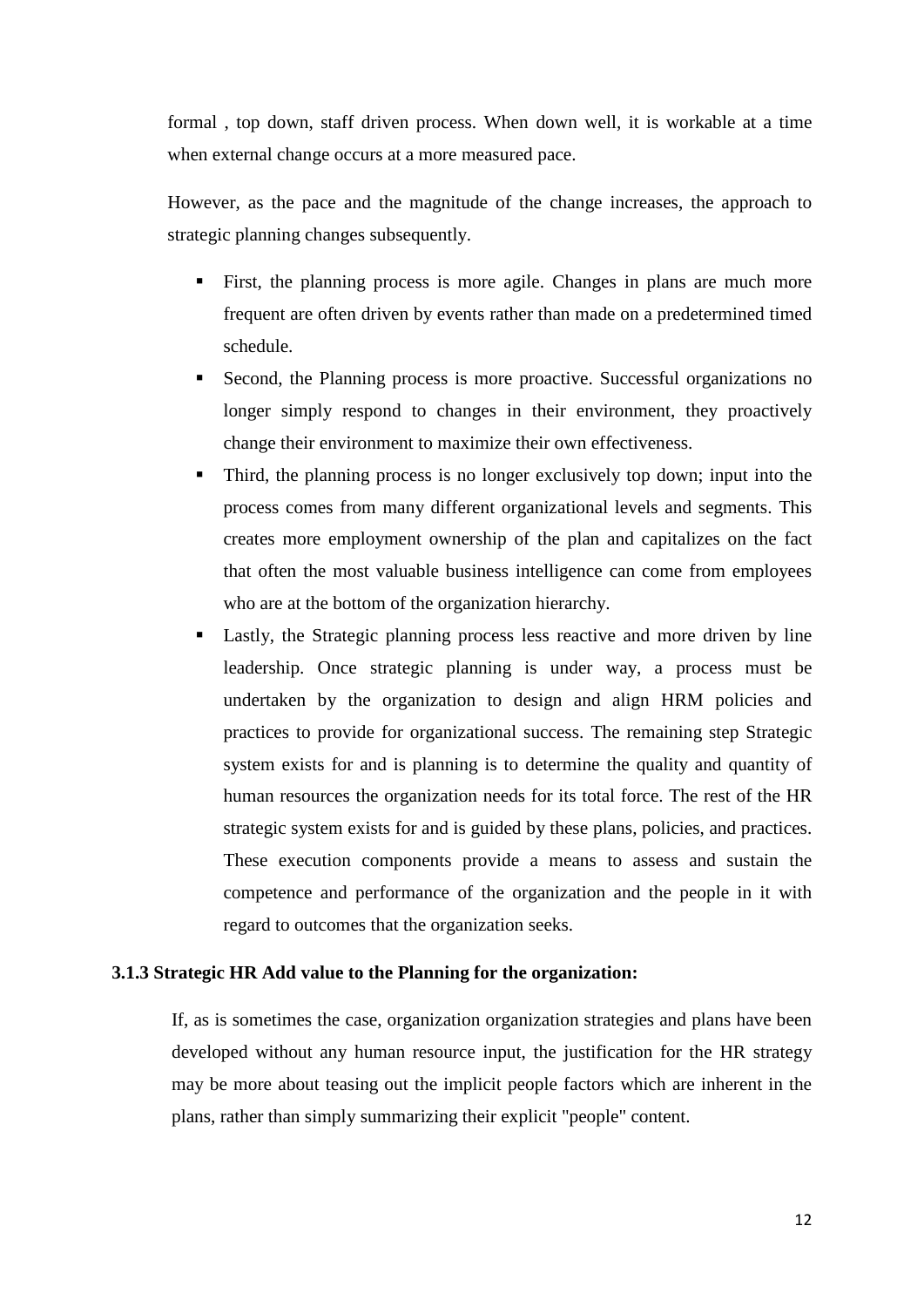### **An HR strategy will add value to the organization if it:**

• Articulates more clearly some of the common themes which lie behind the achievement of other plans and strategies, which have not been fully identified before;

and

• Identifies fundamental underlying issues which must be addressed by any organization or business if its people are to be motivated, committed and operate effectively.

The first of these areas will entail a careful consideration of existing or developing plans and strategies to identify and draw attention to common themes and implications, which have not been made explicit previously.

The second area should be about identifying which of these plans and strategies are so fundamental that there must be clear plans to address them before the organization can achieve on any of its goals. These are likely to include:

## **workforce planning issues**

- Succession planning
- Workforce skills plans
- Employment equity plans
- Black economic empowerment initiatives
- Motivation and fair treatment issues
- Pay levels designed to recruit, retain and motivate people
- The co-ordination of approaches to pay and grading across the organisation to create alignment and potential unequal pay claims
- A grading and remuneration system which is seen as fair and giving proper reward for contributions made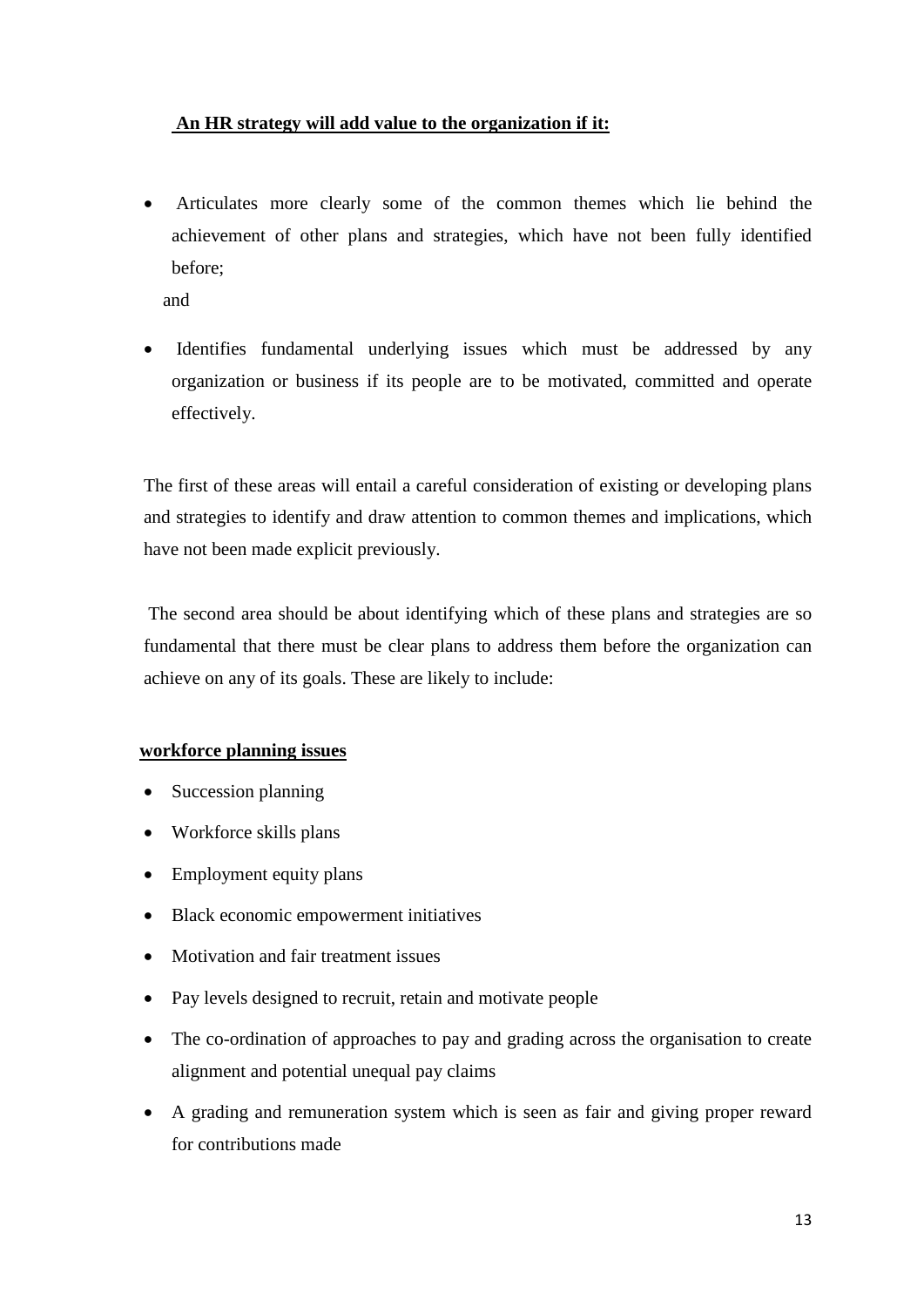- Wider employment issues which impact on staff recruitment, retention, motivation etc.
- A consistent performance management framework which is designed to meet the needs of all sectors of the organization including its people.
- Career development frameworks which look at development within the organization at equipping employees with "employability" so that they can cope with increasingly frequent changes in employer and employment patterns
- Policies and frameworks to ensure that people development issues are addressed systematically : competence frameworks, self-managed learning etc.

The HR strategy will need to show that careful planning of the people issues will make it substantially easier for the organization to achieve its wider strategic and operational goals.

## **3.1.4 Types Of Human Resource Planning:**

HR Planning is generally done on two different levels

- $\checkmark$  Aggregate Planning
- $\checkmark$  Succession Planning.

Aggregate planning anticipates needs for groups of employees in specific, usually lower level jobs and the general skills employees need to ensure sustained high performance.

Aggregate Planning follows two types of forecasting:

- $\checkmark$  Unit forecasting
- $\checkmark$  Top-Down Forecasting

In Unit Forecasting, each individual unit, department, or branch of the organization estimates its future needs for employees. For example: each branch of a bank might prepare its own forecast based on the goal and the objectives each branch manager has for the particular office. These estimates are then presented to subsequent layers of management, who combine and sum the totals and present them to senior management for approval.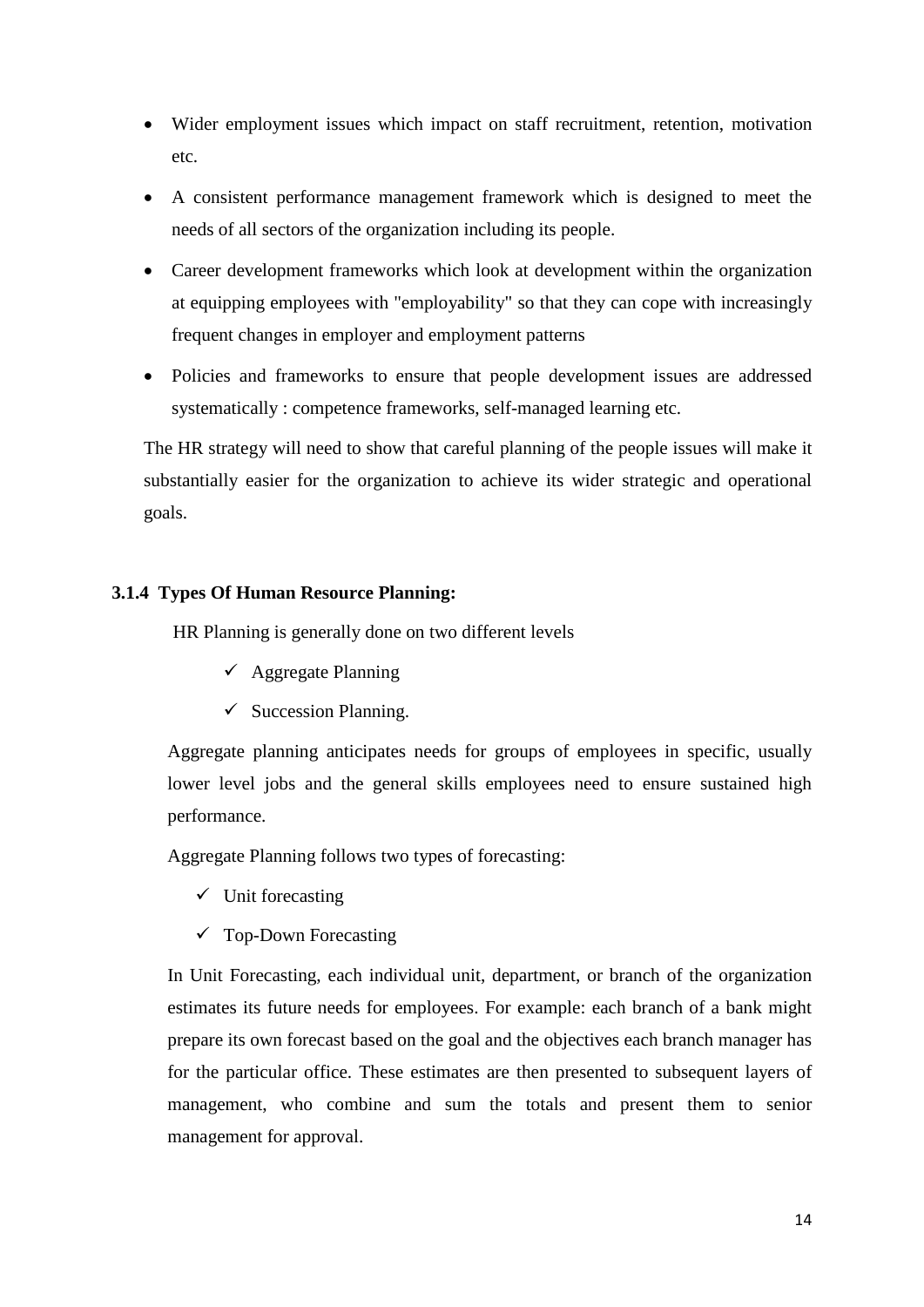Top-Down Forecasting involves senior managers allocating a budgeted amount for employee payroll expenditures and then dividing the pool at subsequent levels down the hierarchy. Each manager receives a budget from his/her supervisor and then divides how to allocate these funds down to the next group of manager.

Succession Planning focuses on key individual management position that the organization needs to make sure remain filled and the types of individuals who might provide the best fit in these critical position.

Succession Planning serves two purposes:

- $\checkmark$  First, it facilitates transition when an employee leaves. It is not unusual to have a departing employee work alongside her/his successor for a given period prior to departure to facilitate the transition. Succession planning aids in this process.
- $\checkmark$  Second, succession Planning identifies the development needs of high potential employees and assists with their career planning.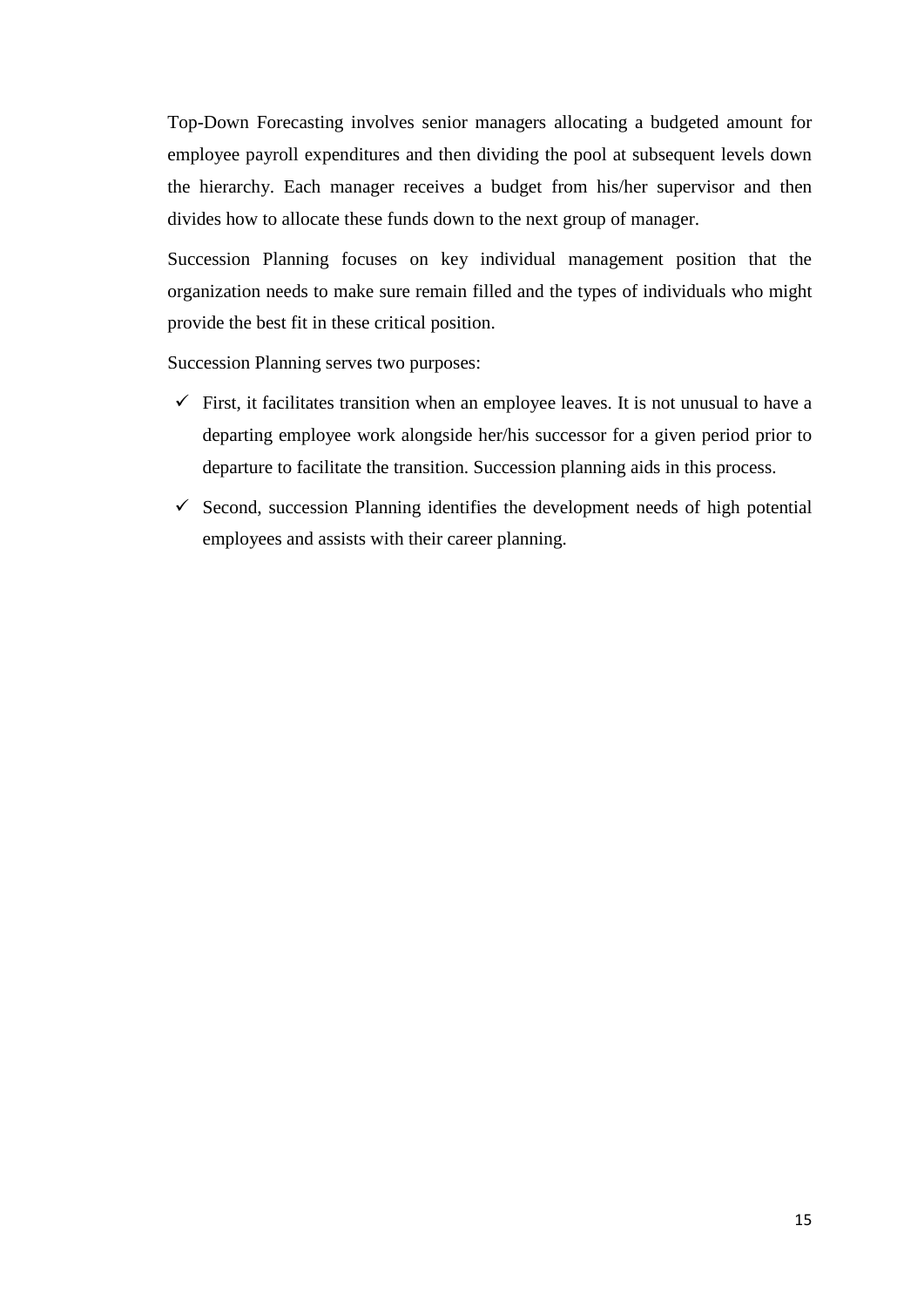## **Chapter- 4: Analysis & Interpretation of data**



**4.1 Proactive Strategic Human Resource Planning:**

The table is given below

|                            | <b>Proactive</b> | <b>Not Proactive</b> |
|----------------------------|------------------|----------------------|
| <b>Number of employees</b> |                  |                      |
| % of employees             | 95%              | 5%                   |

There are total 11 employees in our Human Resource Department. Among them 10 employees, which covers 95% thinks of employees that the Strategic Human System of KCCL is proactive in anticipating and preparing flexible responses to changing HR requirements.

But only 1 employee, who covers only 5%, said that Strategic Human Resource management of KCCL is not proactive.

So from the given statistics we see that KCCL Strategic Human Resource Planning is very proactive in anticipating and preparing flexible responses to changing HR requirement.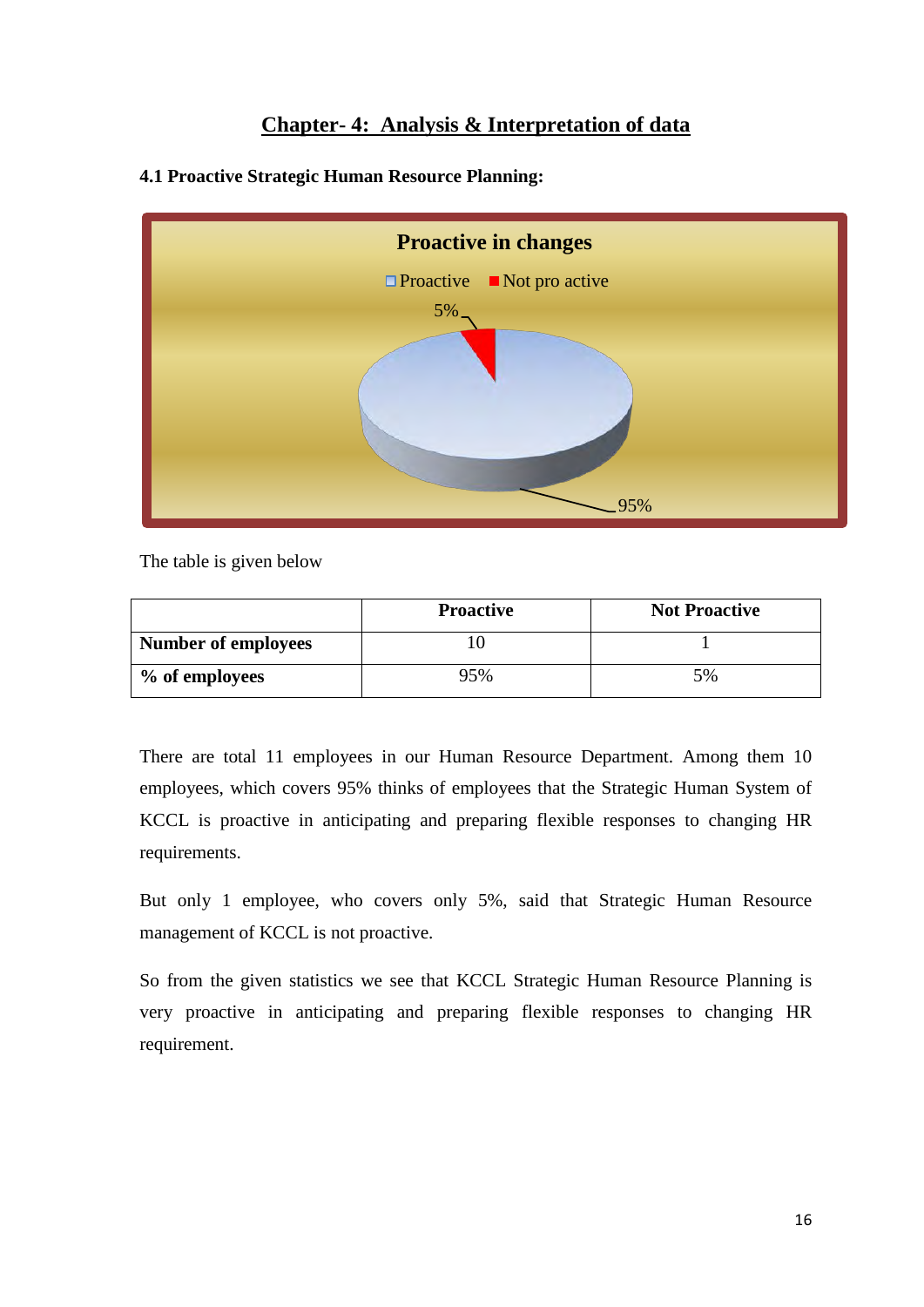## **4.2 Overstaffed or Understaffed:**



The table is given below

|                        | <b>Thinks Overstaffed</b> | <b>Thinks Understaffed</b> |
|------------------------|---------------------------|----------------------------|
| <b>No Of Employees</b> | 8 Employees               | 3 employees                |
| % of Employees         | 70%                       | 30%                        |

From, the given statistics we can understand that, 8 employee's think KCCL is overstaffed which is actually covers 70% of the HR Department. But the rest which covers 30% thinks that KCCL is understaffed as they want more people as their helping hand and they don't have enough idea about the proper workforce.

Since KCCL is an organization from the BCIC period it had to conceive many old staffs from that period. But gradually these staffs are retiring and KCCL is getting closer to the standard workforce structure. Furthermore, they are not giving them any golden Handshake or early reirement. But, as they need to balance their overstaffing, once the staffs retires, KCCL does not replace them unless the position is very important.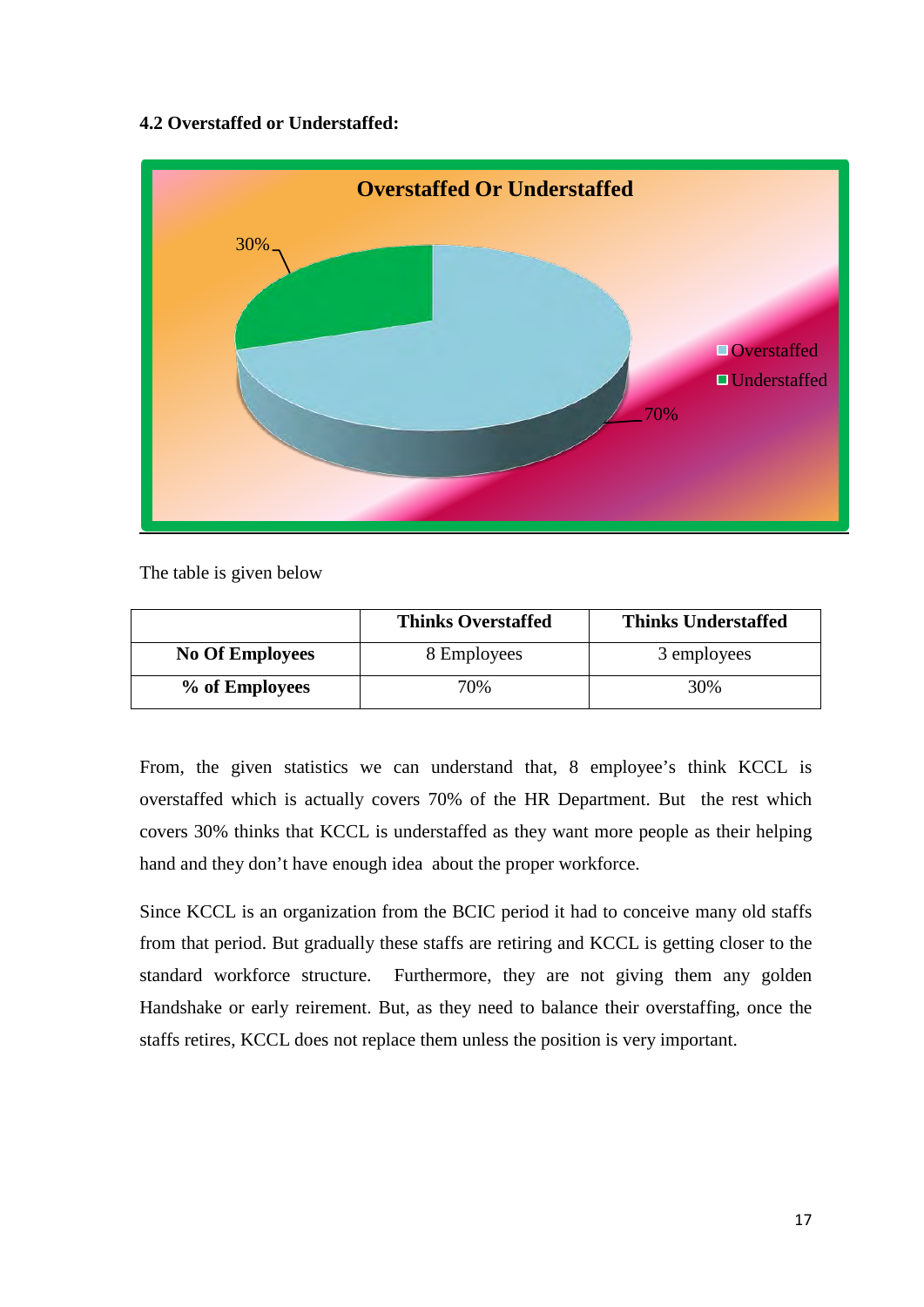## **4.3 Workforce planning:**



KCCL always plans for their total workforce. Workforce Planning in KCCL is done in Two ways:

1**. Need basis:** Depending on the needs of the organizations workforce they recruit people.

2.**Growth:** Seeing the market growth, if KCCL management decides to increase one more region or brand of their company, they recruit people. They start recruiting them from the very date, when the top management signs the agreement for introducing a new region. They recruit them and start giving them training to make them capable of performing their tasks which, the management will provide them after the establishment of the new region.

The table is given below:

**Workforce Planning**

| <b>Need Basis</b>   | 7.5% |
|---------------------|------|
| <b>Growth Basis</b> | 2.5% |

From the table we can say that, KCCL mainly plans for their workforce according to their need of workers their organization. But very seldom when they feel for the demand of increasing a region in their factory only they plan their workforce according to their growth.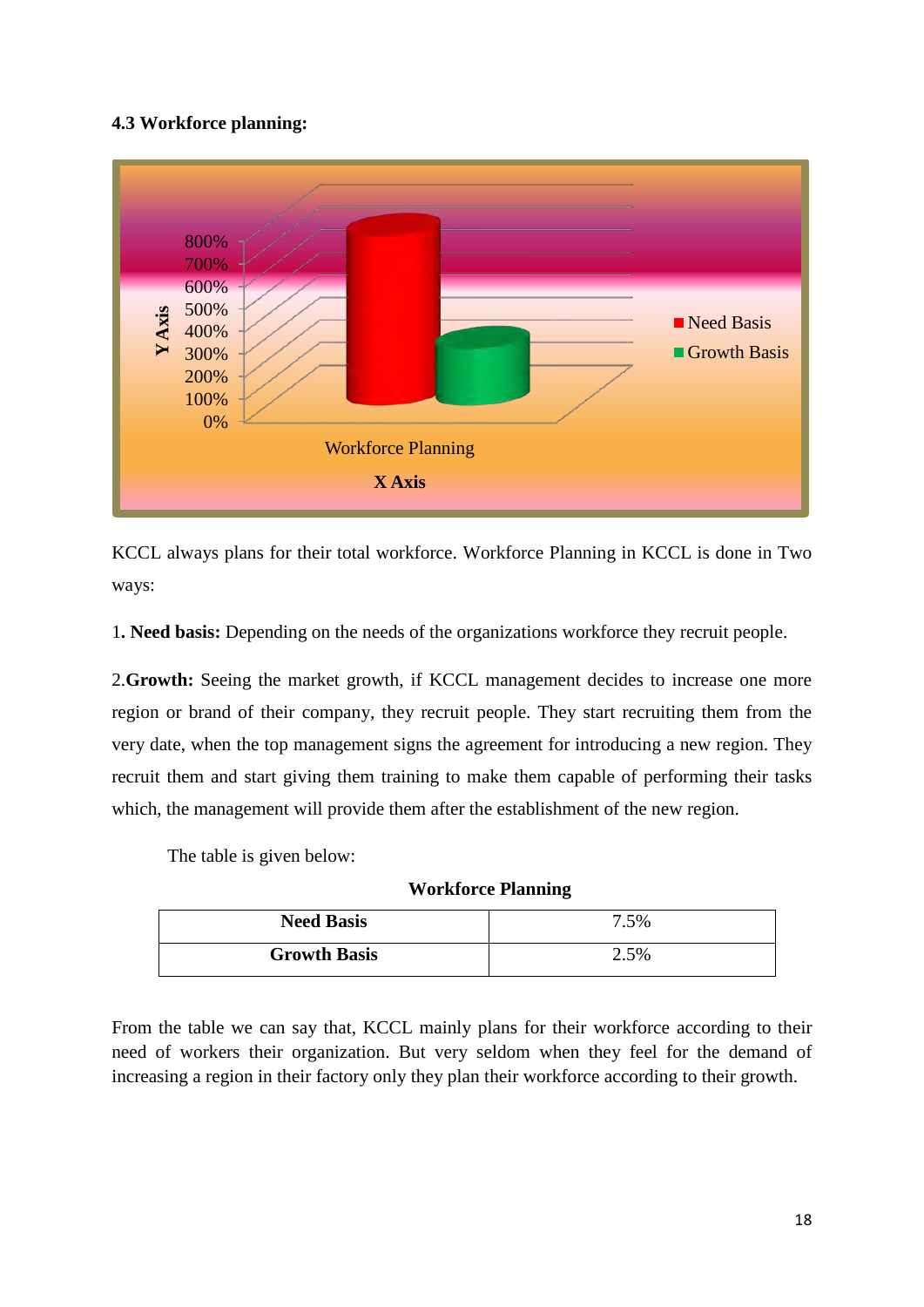## **4.4 Succession Planning:**



The table is given below:

|                        | Do not have succession | <b>Maintaining Succession</b> |
|------------------------|------------------------|-------------------------------|
|                        | <b>Planning</b>        | <b>Planning</b>               |
| <b>No of Employees</b> | 4 employees            | 7 Employees                   |
| % of Employees         | 40%                    | 60%                           |

Here we can see that, 4 employees which is actually 40% of the HR department think that KCCL doesn't have any Succession Planning but the rest which covers 60% of the HRD knows that KCCL follows succession planning.

KCCL maintaining Succession planning, but they do not publish it. For Example:

Multinational companies rotates one employees to attend various works together. As a result, other employees understands that, this specific employee is going to be promoted.

But in Kohinoor Chemicals this process is done internally. The top management keeps the targeted employee under observation and accordingly to that they promote them. For this reason some few employees doesn't have the idea that KCCL maintains succession planning, as they maintains it internally . but other employees know that KCCL follows succession planning but internally.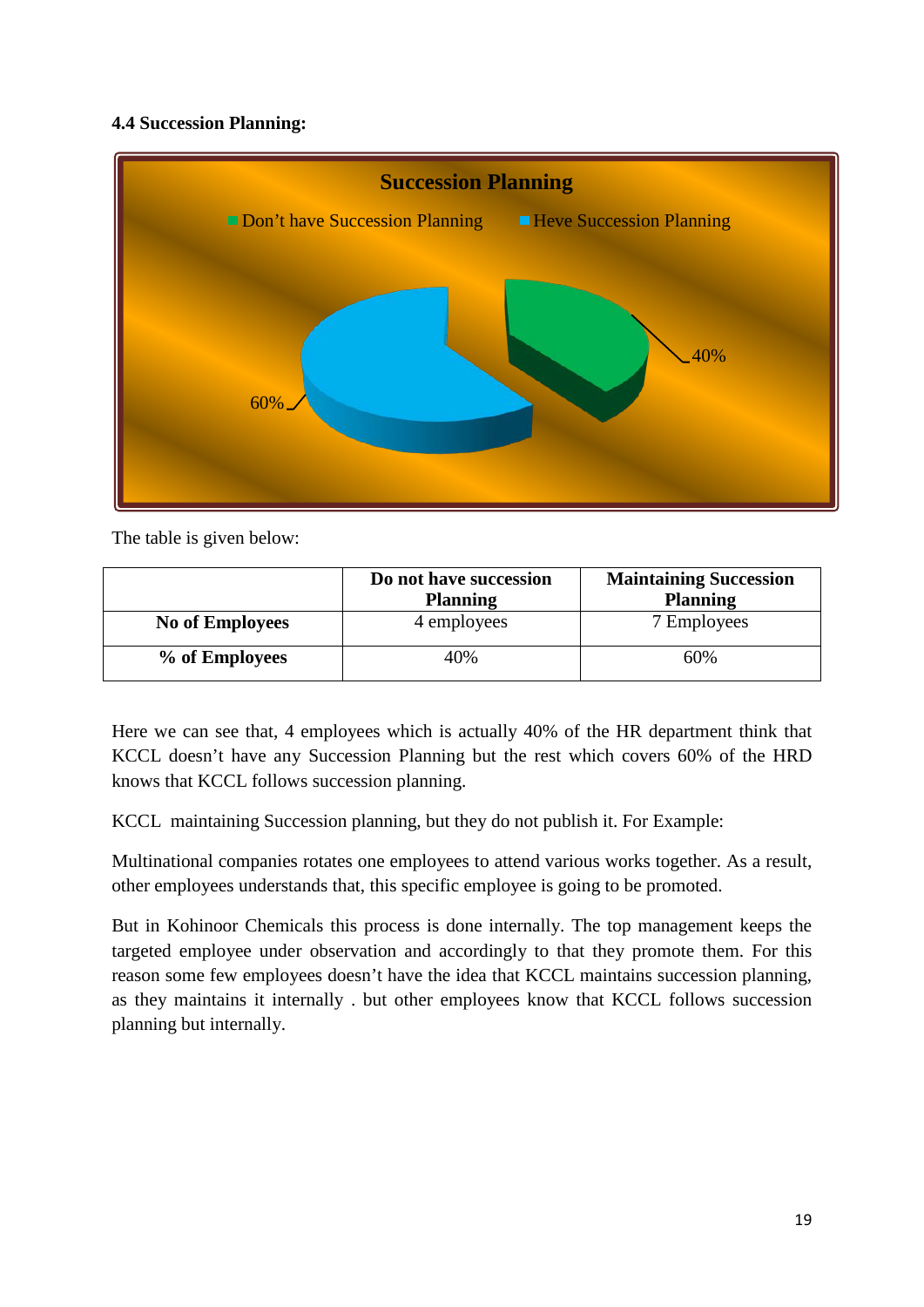## **4.5 Outsourcing**



The table is given below:

|                 | % of outsourcing | Level of outsourcing |
|-----------------|------------------|----------------------|
| <b>Employee</b> | 0.5%             | Very low             |
| Worker          | 6.5%             | Moderate             |

In this table we can see that KCCL outsource very seldom for employees, mostly they don't outsource them. On the other hand we see that outsourcing of worker is comparatively high which is likely 6.5%.

To provide the duty of recruiting employees to an outside is called outsourcing. But KCCL never goes for outsourcing to recruit people. They recruit their employees by their own. But only in the case or worker recruitment, KCCL do outsourcing.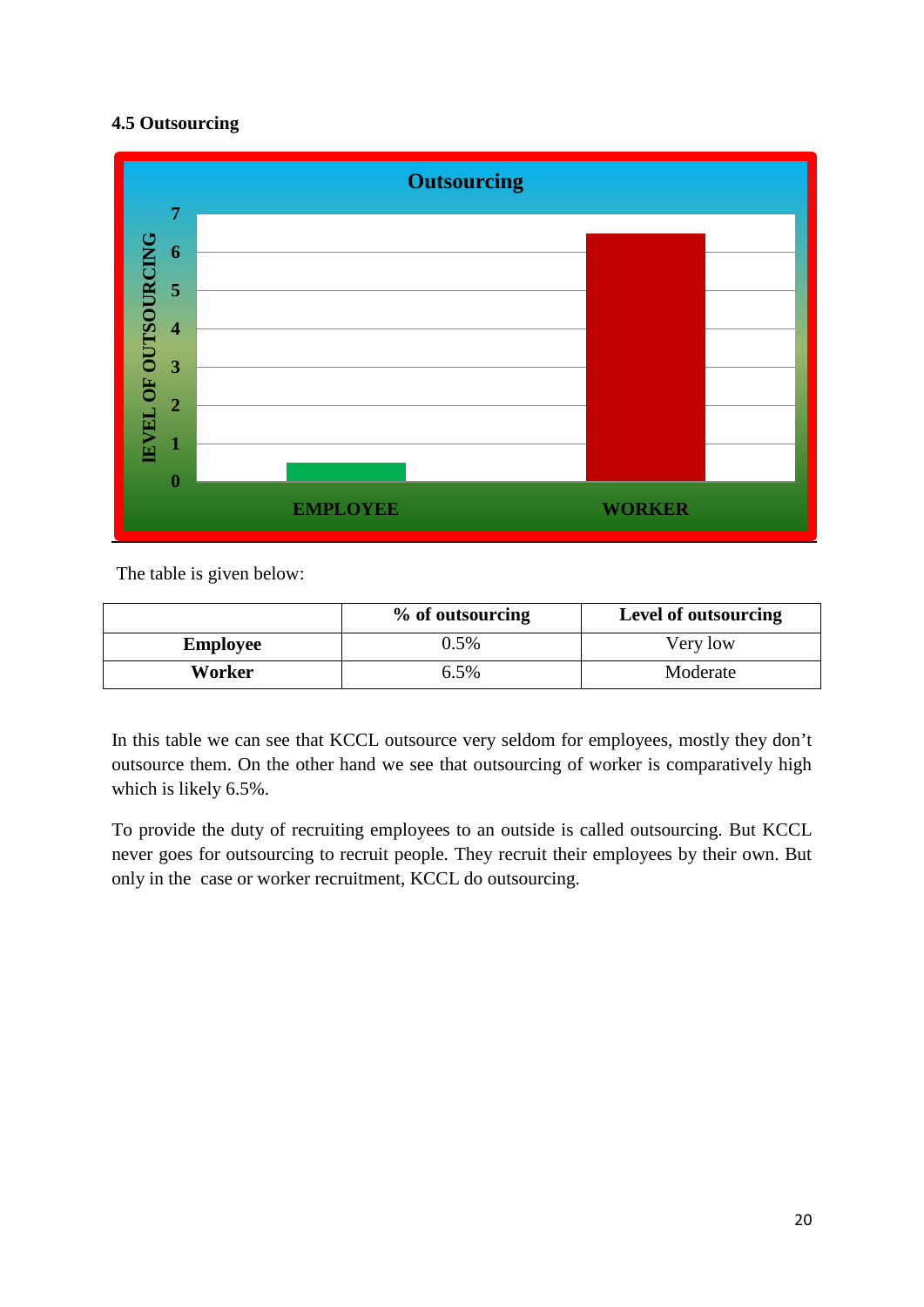## **4.6 Employee best fit in a position:**



The table is given below:

|                            | % of Training | <b>Level of Training</b> |
|----------------------------|---------------|--------------------------|
| <b>Provide Training</b>    | 4%            | Moderate                 |
| <b>On The Job Training</b> | 5.5%          | Moderately High          |
| <b>No Training</b>         | 0.5%          | Very low                 |

In this table we see that, KCCL provide separate training to the 4% of the total workforce, 5.5% of the total workforce, they provide on the job training. And very low percentage of employees in KCCL need no training means they do their job without any training as they best fit the job.

Most of the cases employee that KCCL recruits need training to get fit for a particular position. Because works vary from company to company. So, if an employee is absolutely fresh then KCCL provides them a proper training, Otherwise provides on the job training to their employees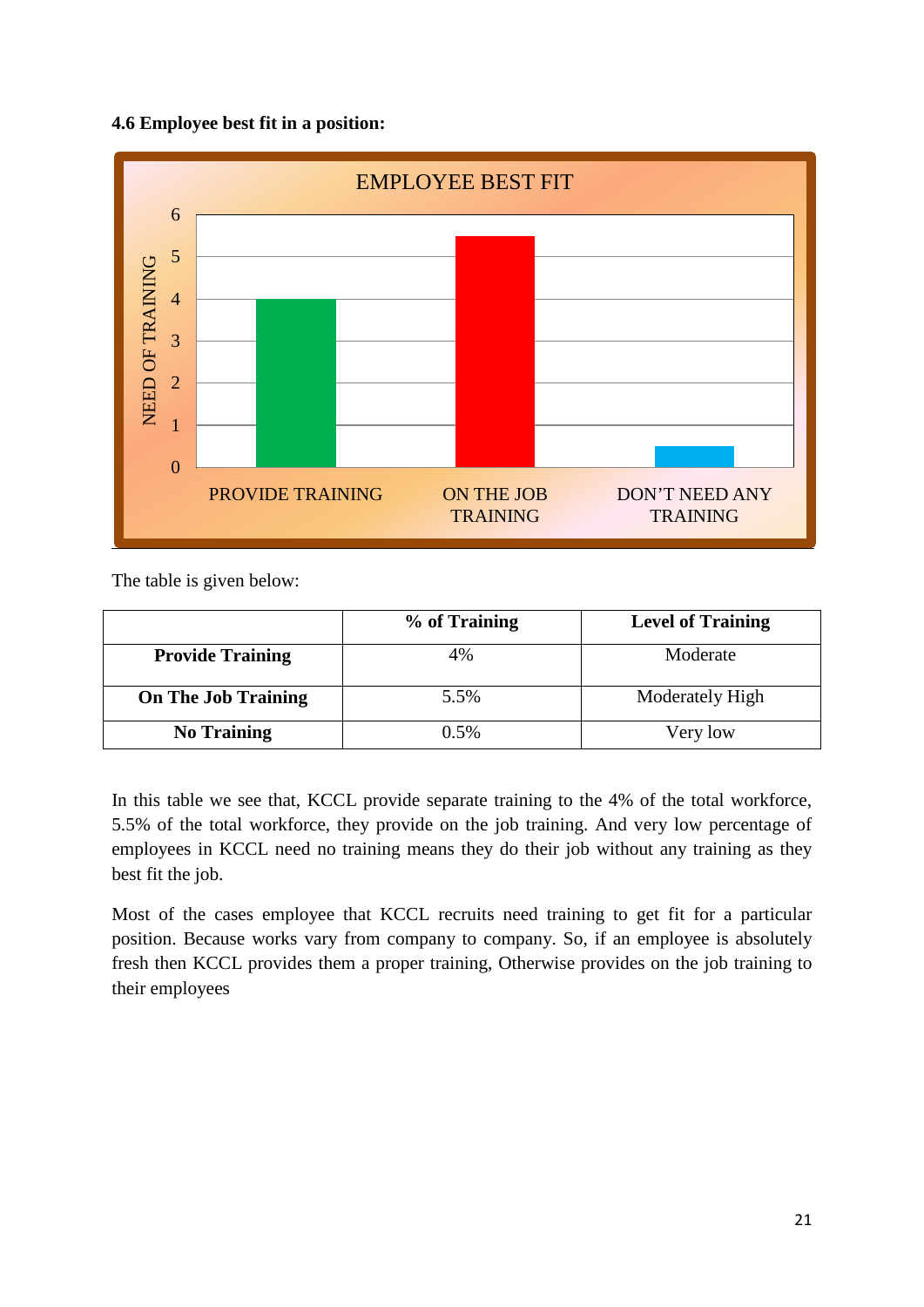### **4.7 Who do the organization selects:**



The table is given below:

|                                                 | % Of Recruitment | <b>Level Of Recruitment</b> |
|-------------------------------------------------|------------------|-----------------------------|
| <b>Fills More Requirements</b>                  | 8.0%             | Very High                   |
| More connection To The<br><b>Top Management</b> | 2.0%             | Very Low                    |

Here we can see that, KCCL gives more priority in recruiting employees who fills more requirement which is in percentage comes almost more than 80%. But in some few cases, they take people on request of the top management, which covers less than 20%

The organization always recruits those, who fills more requirements for a particular position but doesn't have that much connections with the top management, rather than selecting the one who is less able but have more connections to the top management.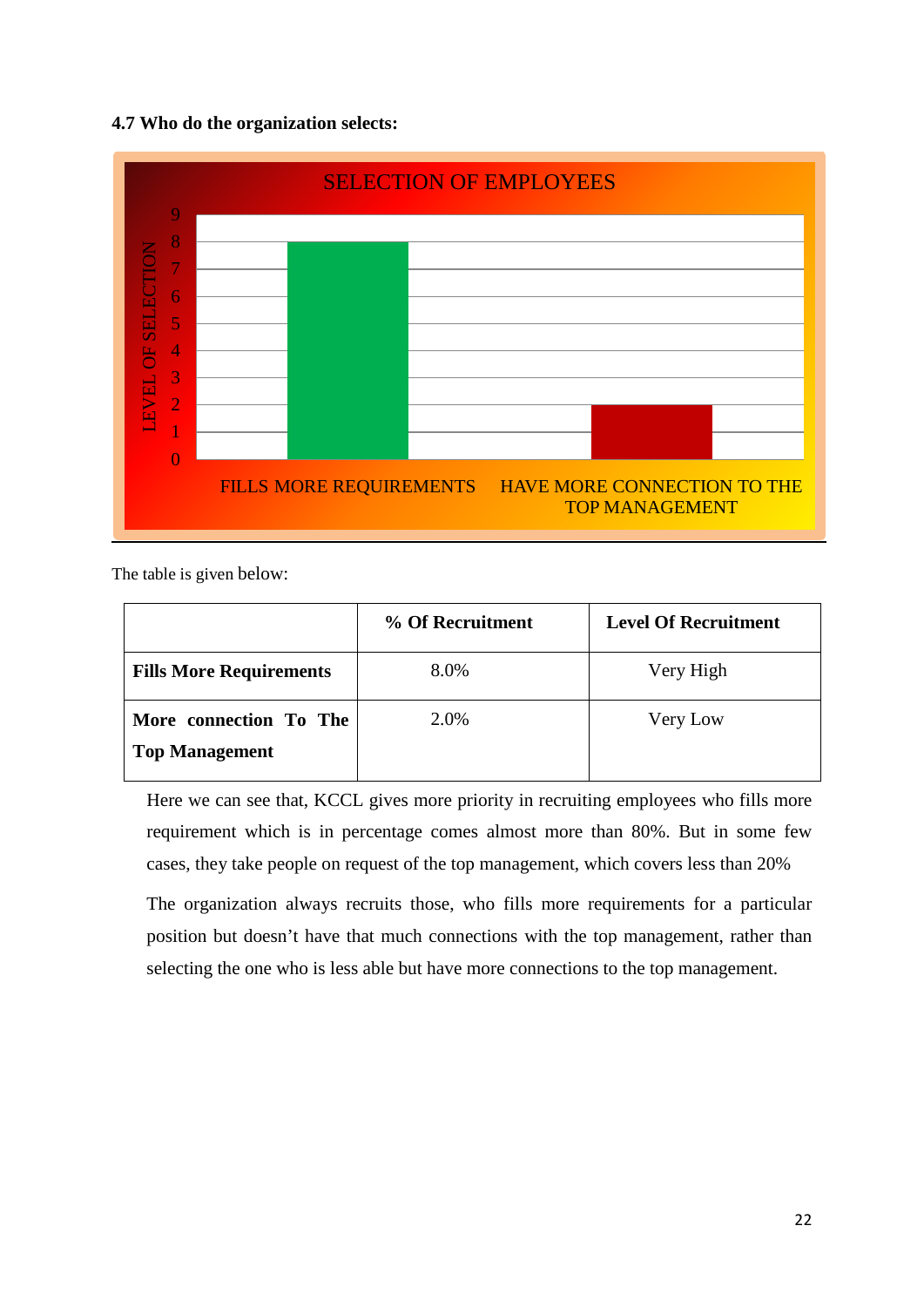## **4.8 Investment:**



The table is given below:

|                                | % Of Investment | <b>Level Of Investment</b> |
|--------------------------------|-----------------|----------------------------|
| <b>For Employees</b>           | 1.5%            | Very Low                   |
| <b>For Field Force Workers</b> | 4.75%           | Very High                  |
| <b>For Engineers</b>           | 3.30%           | Moderately High            |

From the table we can say that, KCCL invest very low for normal employees, which is likely 1.5%. They invest more for the field force workers, which covers almost 4.75% and also invest for engineers which is almost likely 3.30%.

KCCL do not invest much in providing on the job training. This is being done by the employee supervisors.

But, the employees who are more engaged in doing field force, KCCL invest more in organizing training for them. Furthermore, KCCL also provides a six months training for the engineers who also submits a report after completing their training, on how well did they learned in their training.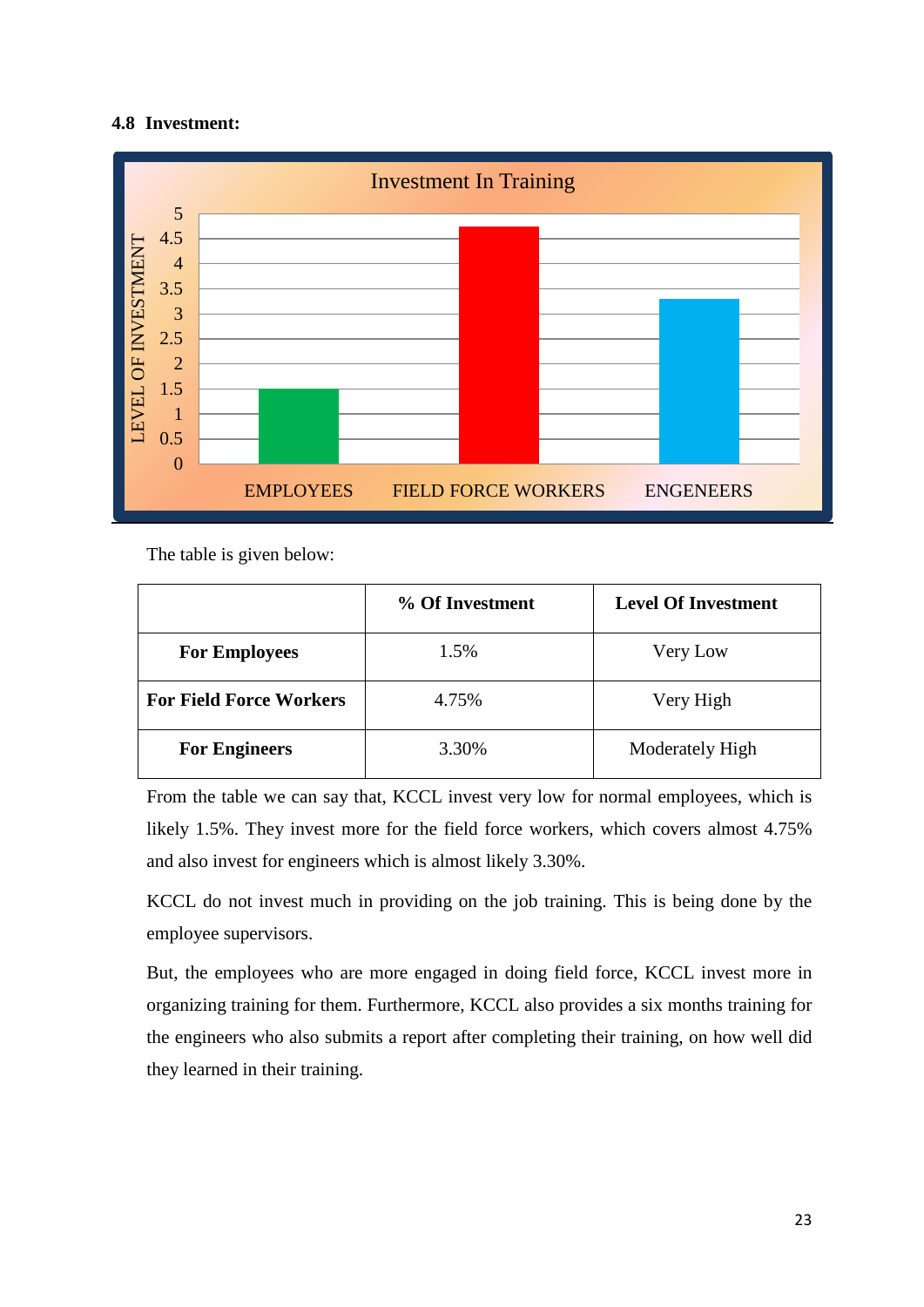## **4.9 HRIS System:**



The table is given below:

|                                  | <b>Percentage Of Following HRIS</b> |
|----------------------------------|-------------------------------------|
| <b>Follows HRIS System</b>       | 5%                                  |
| <b>Follows Customized System</b> | 95%                                 |

In this table we can see that, nobody follows HRIS system, which is even lower than 5%. On the other hand, KCCL follows customized software to keep employee record, which fills more than 95%.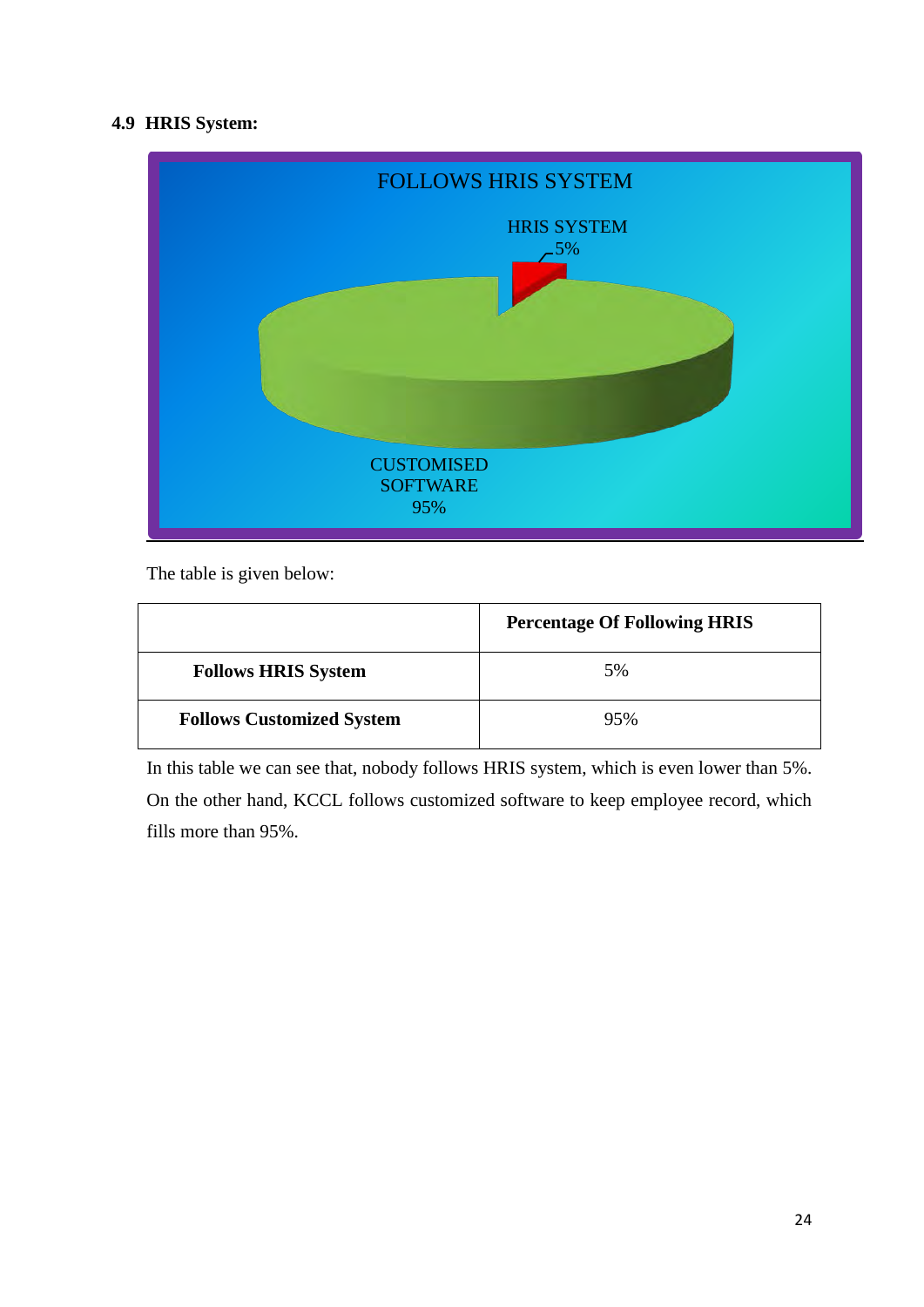## **Chapter 5 : Findings Of The Study**

There are total 11 employees in the Human Resource Department of Kohinoor Chemical Co. (BD) Ltd. I surveyed some few questioners on them. Some of the questions were open-ended and some were descriptive. Result of the survey is discussed below.

#### **5.1 SHRP Is Proactive In Changing HR Requirements:**

Strategic Human Resource Planning is the first component of HRM Strategy. All other functional activities are derived from and flow out of the HRP Process. Thus Kohinoor Chemical Co. (BD) Ltd. follows Strategic Human Resource Management very strictly.

#### **5.2 Proactive Strategic Human Resource Planning:**

KCCL Strategic Human Resource Planning is very proactive in anticipating and preparing flexible responses to changing HR requirements.

#### **5.3 Overstaffed or Understaffed:**

KCCL is overstaffed as it is an organization from BCIC period.

#### **5.4 Right People With The Right Skills And At The Right Time** :

As KCCL follows Strategic HRP very strictly, they always maintains the right people with the right skills in the right place and at the right time.

#### **5.5 Workforce Planning:**

KCCL always plans for their total workforce. And this workforce planning is mainly done in two ways

1. Need Basis

2. Growth Basis.

#### **5.6 Attraction Of People:**

Kohinoor Chemical Co.(BD) Ltd. attracts people for their recruitment process through advertisement.

#### **5.7 Succession Planning:**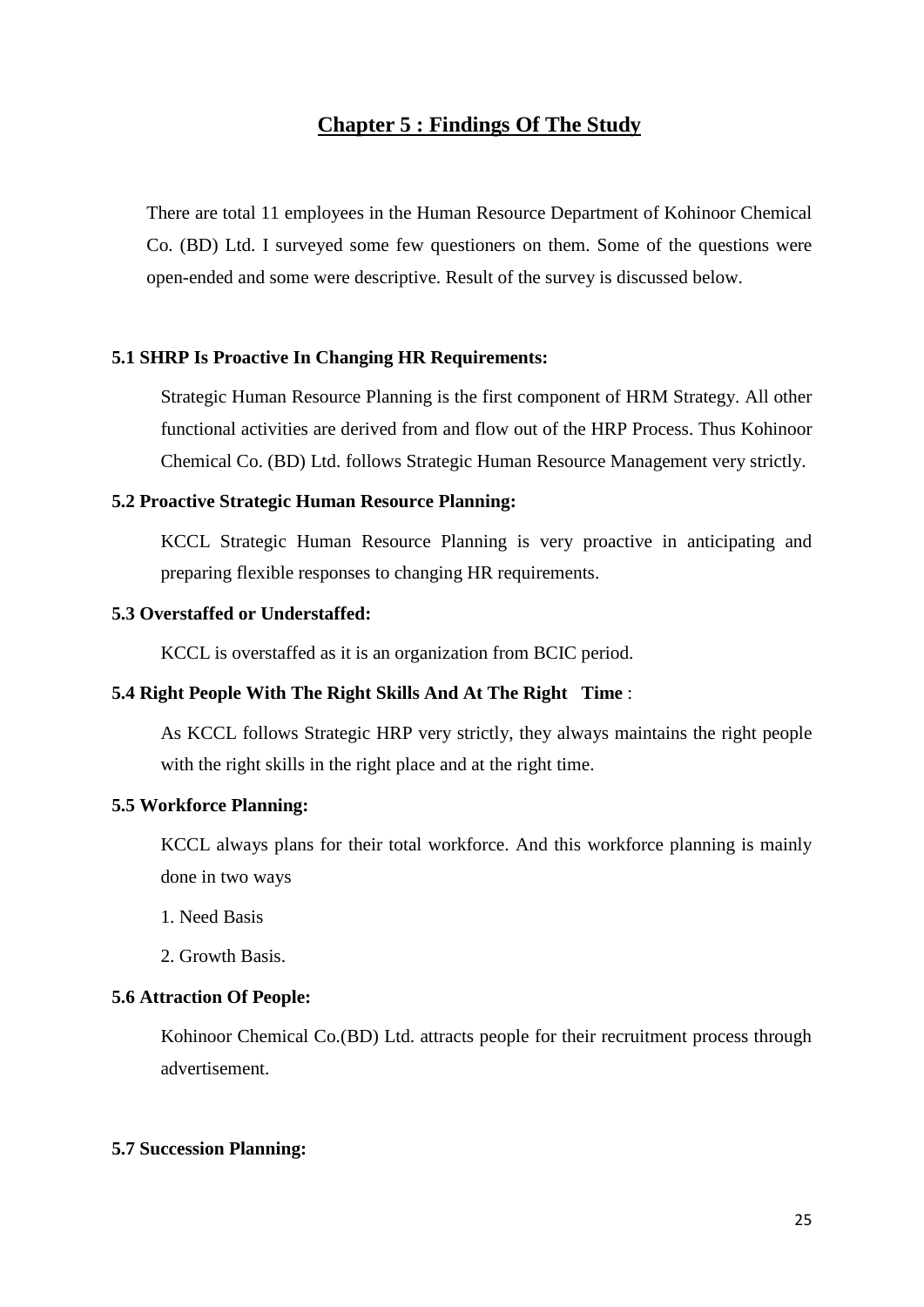Kohinoor Chemical Co(BD) Ltd. maintains Succession Planning but they do not publish it. KCCL maintains their Succession Planning internally.

#### **5.8 Out Sourcing:**

Kohinoor Chemical Co.(BD) Ltd. do not do any outsourcing for recruiting their employees. But they sometimes do outsourcing only when they recruit workers for their production sector.

#### **5.9 Employees Best Fit In a Position:**

In most cases employee doesn't best fit in a position, they all need training. But very seldom there comes some employees who does not need any training who best fit the job.

#### **5.10 Who Do The Organization Select:**

The organization selects mainly those people who fulfills the requirements for selection process.

#### **5.11 Training:**

Kohinoor Chemical Co.(BD) Ltd. mainly provides on the job training to their employees.

#### **5.12 Investments:**

KCCL does not invest much in providing on the training. But they invest for field force workers and engineers.

#### **5.13 Responsive To Changes:**

KCCL is very much responsive to the changes in their working environment.

#### **5.14 Introducing New Technology:**

As KCCL is a production based company, they often need to introduce new technologies. But old employees very positively adopt the new challenge always.

#### **5.15 Maintaining Relations or Connections:**

KCCL maintains two way communications with their employees. Both upper level and mid level workers can communicate with each other.

#### **5.16 Motivating Workers:**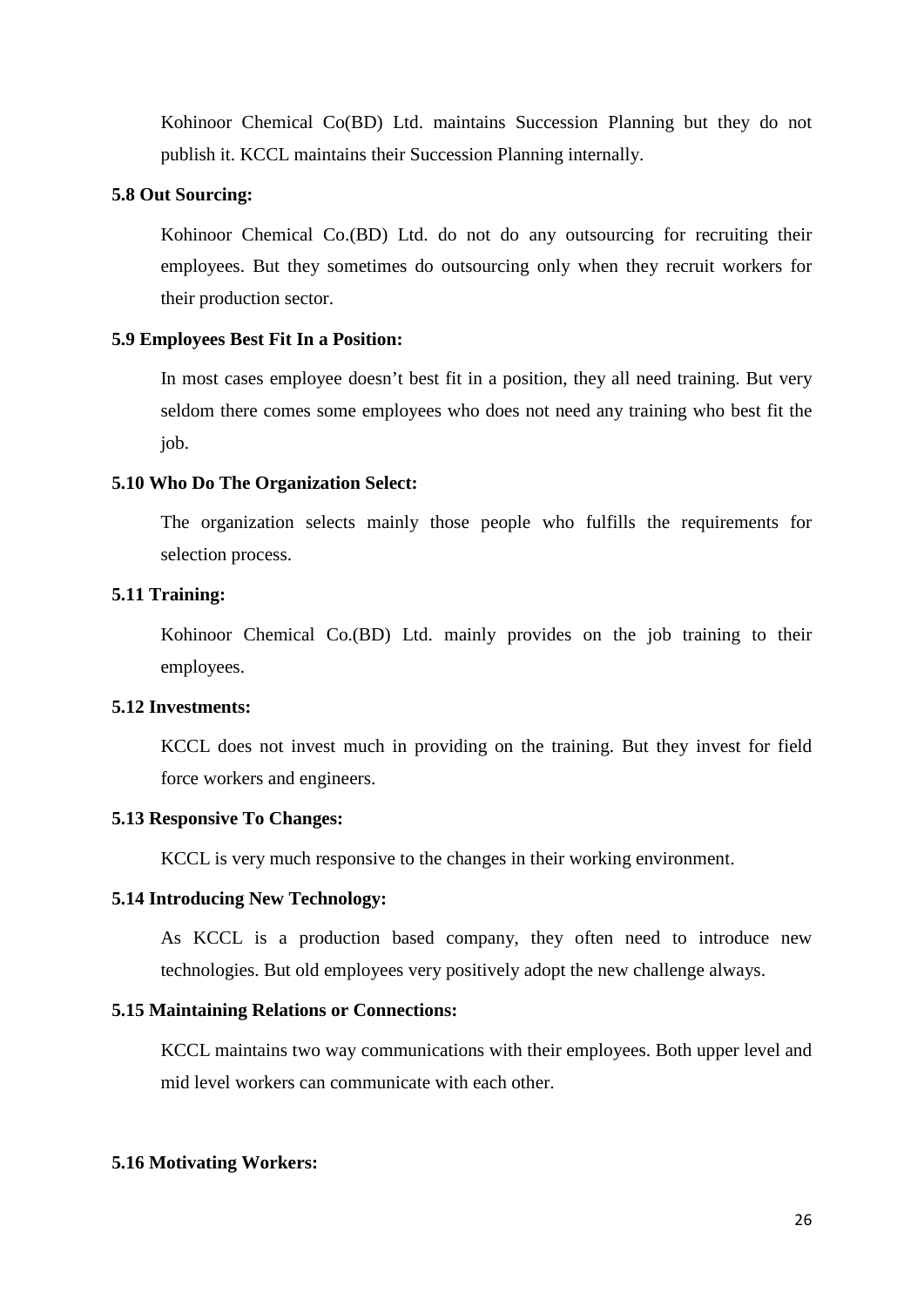KCCL motivates their employees through mentoring, counseling, compensation, infringe benefits e.t.c.

#### **5.17 Unit Forecasting:**

As KCCL is a very big company they very strictly follows unit forecasting so that they don't need to face any difficulties.

## **5.18 HRIS System:**

KCCL doesn't follows HRIS effectively but they follows customizes software.

## **5.19 Flexibility:**

Kohinoor Chemical Co.(BD) Ltd. is very much flexible and responsive to the changing circumstances.

#### **5.20 Measuring Progress:**

KCCL measures their progress by measuring their growth.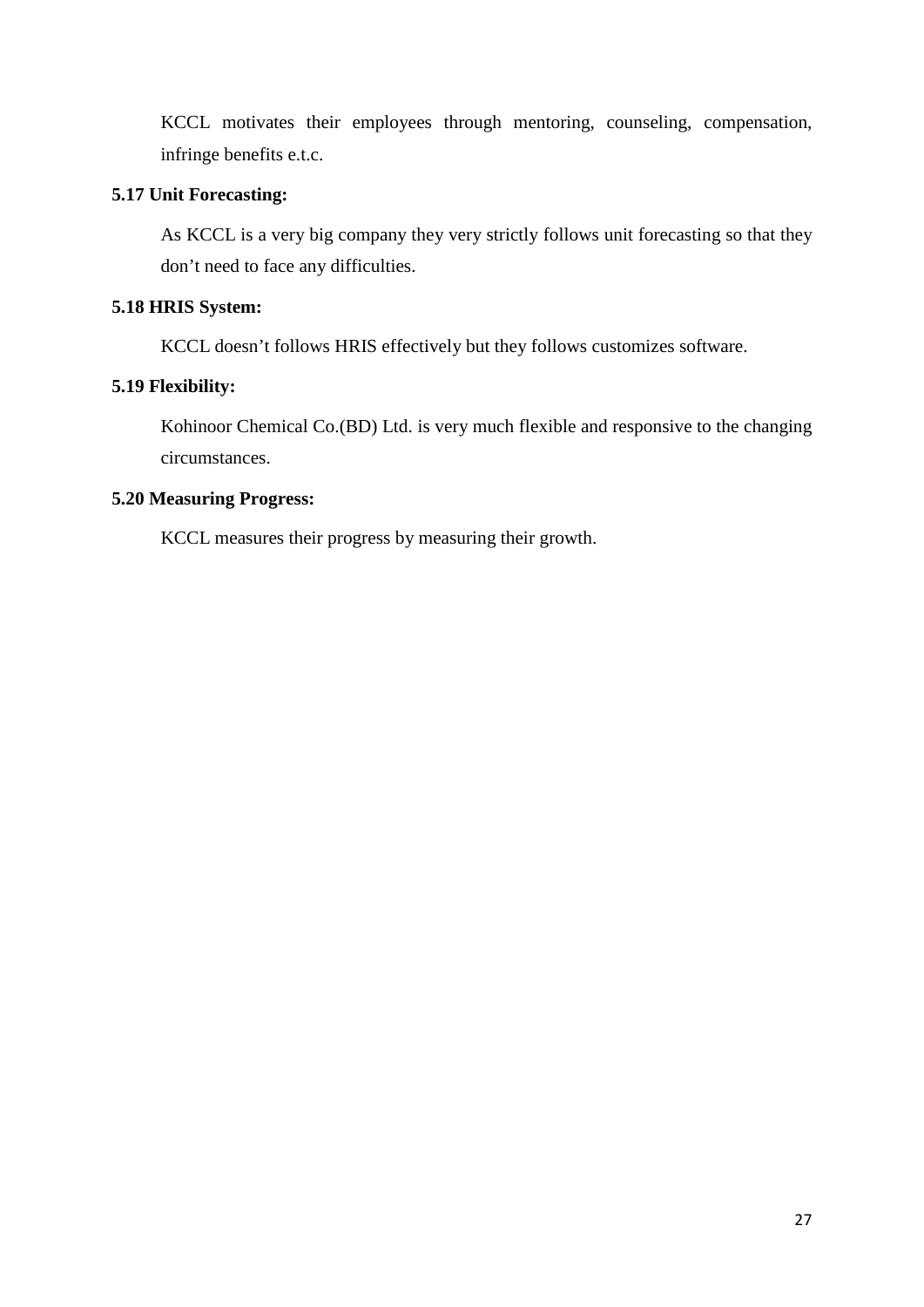#### **Recommendation**

- 1. Kohinoor Chemical Co.(BD) Ltd. follows Strategic Human Resource Planning but still there are some lacking. They can make their SHRM more effective by involving their employees more with HRIS system, by maintaining proper manpower, by doing succession planning externally so that the other employees can understand that the company follows succession planning and as a result the employee will work more inorder to get a promotion.
- 2. Though KCCL Strategic Human Resource Planning is proactive in anticipating to changing HR requirements, still because of some old employees who cannot understand new changes at all, so the company lack behind. So, they should provide all computerized works to the new employees and only manual works to the old employees.
- 3. The most important problem is that, the company is overstaffed. As a result it becomes difficult for them to maintain the workforce properly and also to fire the old staffs. As a result the company is lacking behind from being fully computerized. So , they can give golden handshake with gratuity only to those employees who really work very less and unable to work in computers.
- 4. Kohinoor Chemical Co.(BD) ltd. should introduce external Succession Planning. If they do so, then other employees will work more in order to get promotion. Because they will see, when someone is working very hard she/he is getting promotion, seeing that others will also work hard unless they get into a higher position.
- 5. KCCL can outsource for recruiting employees also. Because if they start doing so then, the company can have more time for other works. Or else, they can segregate their recruiting process to department wise. Means, individual department will select and recruit their department employees according to their needs.
- 6. KCCL should introduce TNA (Training Need Analysis) Form so that they can understand which employee needs what training in which sector and for how long. They can even estimate their investment even, if the introduce this form.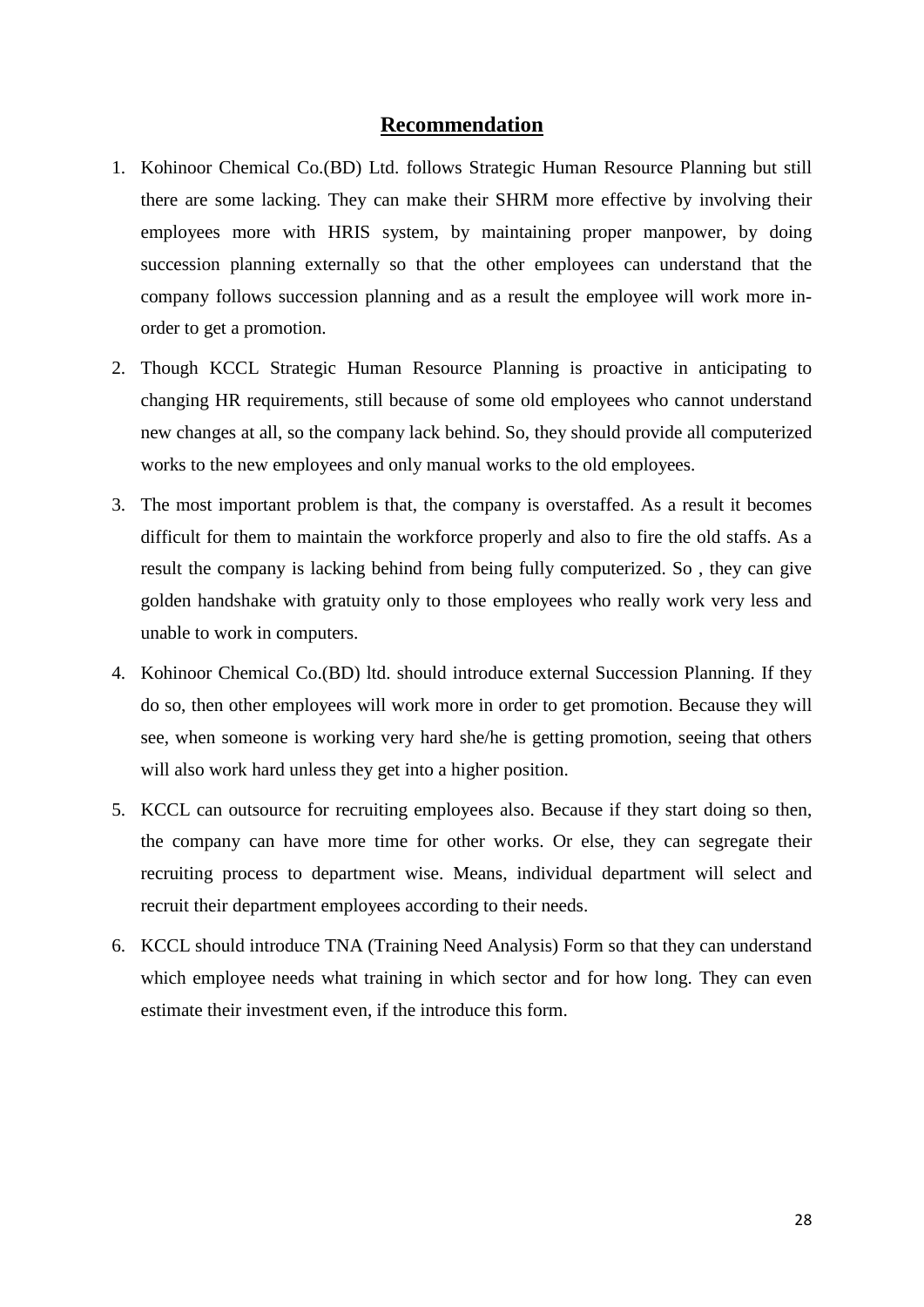## **Conclusion**

Most of the local industries in Bangladesh do not practice the Strategic Human Resource Planning . Organization should establish HR department which will work on different HR issues llike ' Development of HR policies'. ' Development of Performance System', 'Development of job description & Specification', Training & Development', etc should ensure the proper implementation of the policies and system.

Kohinoor Chemical Co.(BD) ltd has implemented the HR policy, they developed their SHRp and modified. They also makes new reward policy to motivate their employees. They follows almost every steps of SHRP but they have aslo some lackings. They should introduce HRIS system properly and should balance their manpoewer as soon as possible for their betterment. They should maintain the policy and after getting the feedback should take steps according to those.

## **References:**

- **HR** manual of Kohinoor Chemical Co.(BD) Ltd.
- **Annual report of KCCL.**
- [http://www.investopedia.com/terms/h/human-resource](http://www.investopedia.com/terms/h/human-resource-planning.asp%23axzz1aPZeybKm)[planning.asp#axzz1aPZeybKm](http://www.investopedia.com/terms/h/human-resource-planning.asp%23axzz1aPZeybKm)
- [http://en.wikipedia.org/wiki/Strategic\\_human\\_resource\\_planning](http://en.wikipedia.org/wiki/Strategic_human_resource_planning)
- [http://gametlibrary.worldbank.org/FILES/844\\_HR%20planning%20principles.p](http://gametlibrary.worldbank.org/FILES/844_HR%20planning%20principles.pdf) [df](http://gametlibrary.worldbank.org/FILES/844_HR%20planning%20principles.pdf)
- **Strategic Human Resource Management by Molle Jeffrey.**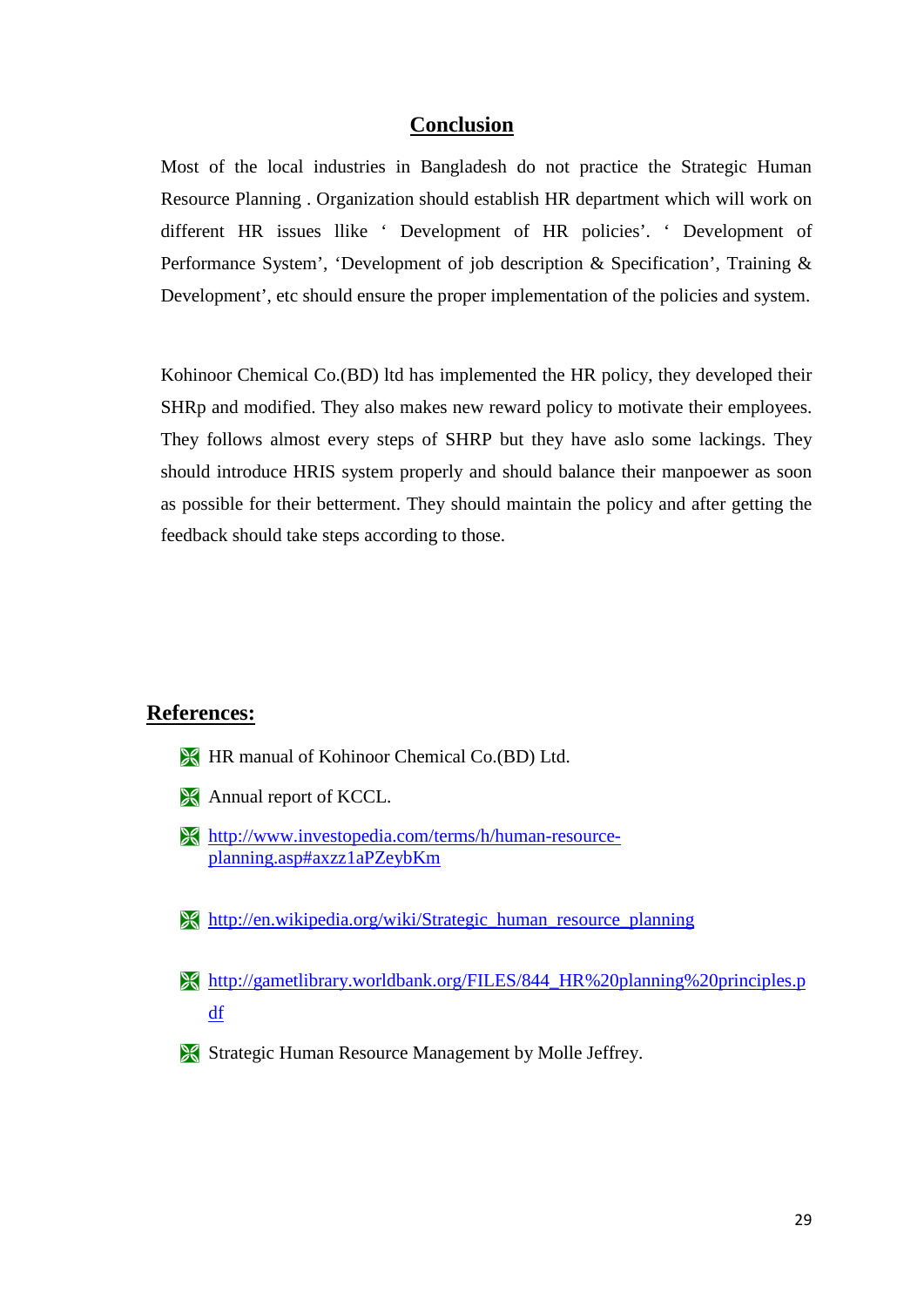## **Questioner Regarding Strategic Human Resource Planning To The Department Of Human Resource Of KCCL:**

• Do KCCL follow Strategic Human Resource Planning?89

**A)** Yes **B)** No

• Do you think KCCL strategic Human Resource Planning is proactive in anticipating and preparing flexible responses to changing HR requirements?

**A)** Yes **B)** No

• Do you think KCCL is overstaffed?

**A)** Yes **B)** No

If yes, then how do the balance their overstaffing?

• Do you think KCCL is understaffed?

**A)** Yes **B)** No

If yes, then how do they balance their understaffing?

• Do you think the organization have the right people with the right skills in the right places at the right time?

**A)** Yes **B)** No

• Do you thing the organization plan for the total workforce?

**A)** Yes **B)** No

- How do you attract people for recruitment?
- Do you think the organization maintain Succession planning in which one employee will fill up the other employees position who already left the organization?

**A)** Yes **B)** No

• To maintain the succession planning process does the organization outsource?

**A)** Yes **B)** No

- Do the employee best fit for the particular position or they still need any training?
- Does the organization provide proper training to their employees?

**A)** Yes **B)** No